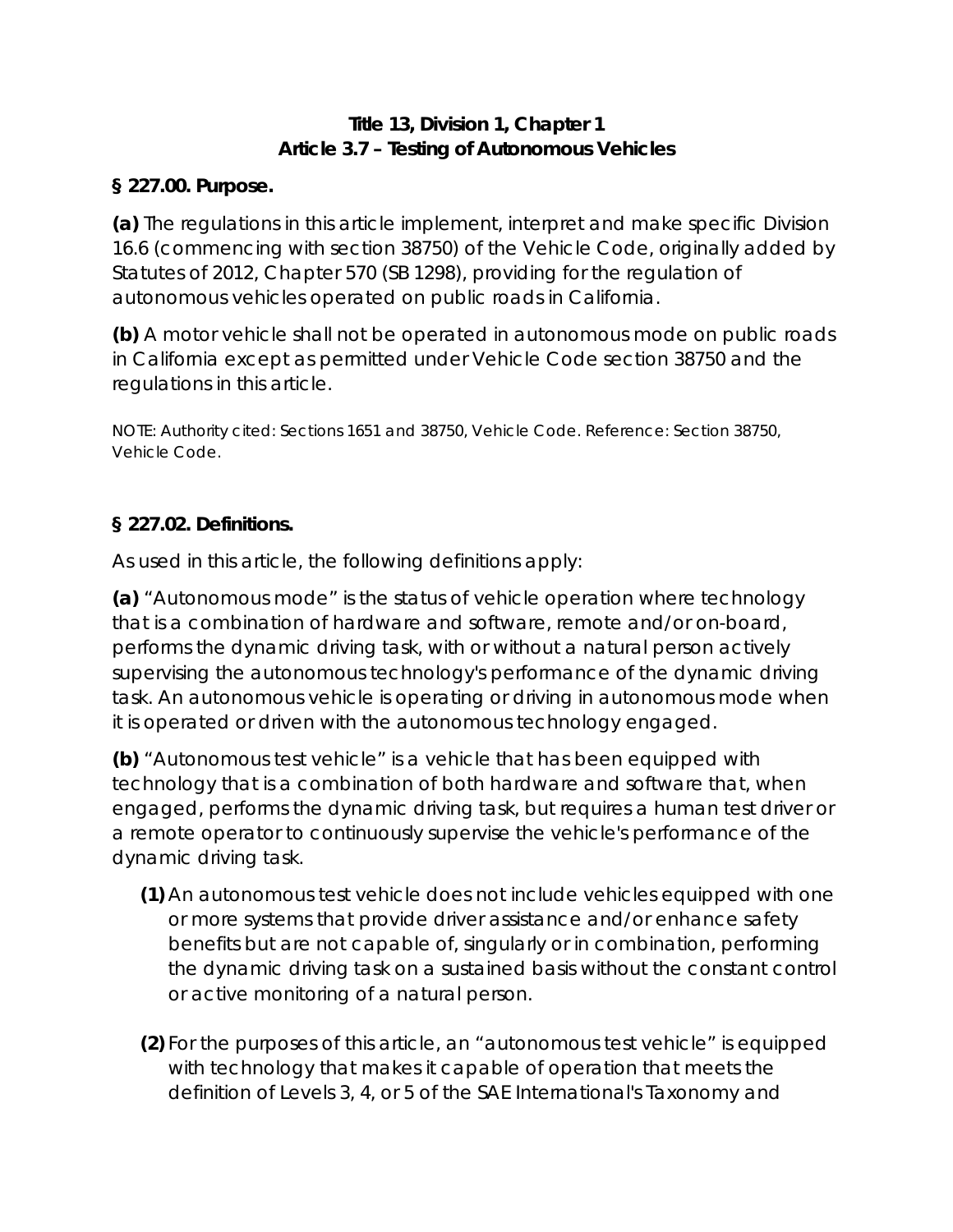*Definitions for Terms Related to Driving Automation Systems for On-Road Motor Vehicles, standard J3016 (SEP2016)*, which is hereby incorporated by reference.

**(3)** The presence of a natural person who is an employee, contractor, or designee of the manufacturer in the vehicle to monitor a vehicle's autonomous performance shall not affect whether a vehicle meets the definition of autonomous test vehicle.

**(c)** "Autonomous vehicle test driver" means a natural person seated in the driver's seat of an autonomous test vehicle, whether the vehicle is in autonomous mode or conventional mode, who possesses the proper class of license for the type of vehicle being driven or operated, and is capable of taking over active physical control of the vehicle at any time.

**(d)** "Conventional mode" means the status of the vehicle when it is under the active physical control of a natural person sitting in the driver's seat operating or driving the vehicle with the autonomous technology disengaged.

**(e)** "Designee" means the natural person identified by the manufacturer to the department as an autonomous vehicle test driver authorized by the manufacturer to drive or operate the manufacturer's autonomous test vehicles on public roads.

**(f)** "Driver" means the natural person who is operating an autonomous vehicle when it is not operating in the autonomous mode.

**(g)** "Dynamic driving task" means all of the real-time functions required to operate a vehicle in on-road traffic, excluding selection of final and intermediate destinations, and including without limitation: object and event detection, recognition, and classification; object and event response; maneuver planning; steering, turning, lane keeping, and lane changing, including providing the appropriate signal for the lane change or turn maneuver; and acceleration and deceleration.

**(h)** "Manufacturer" means a manufacturer of autonomous technology as defined in Vehicle Code section 38750 (a)(5) and includes a vehicle manufacturer as defined in Vehicle Code section 672 that produces an autonomous vehicle from raw materials or new basic components; and, a person as defined in Vehicle Code section 470 who modifies any vehicle by installing autonomous technology.

**(i)** "Minimal risk condition" is a low-risk operating condition that an autonomous vehicle automatically resorts to when either the automated driving systems fails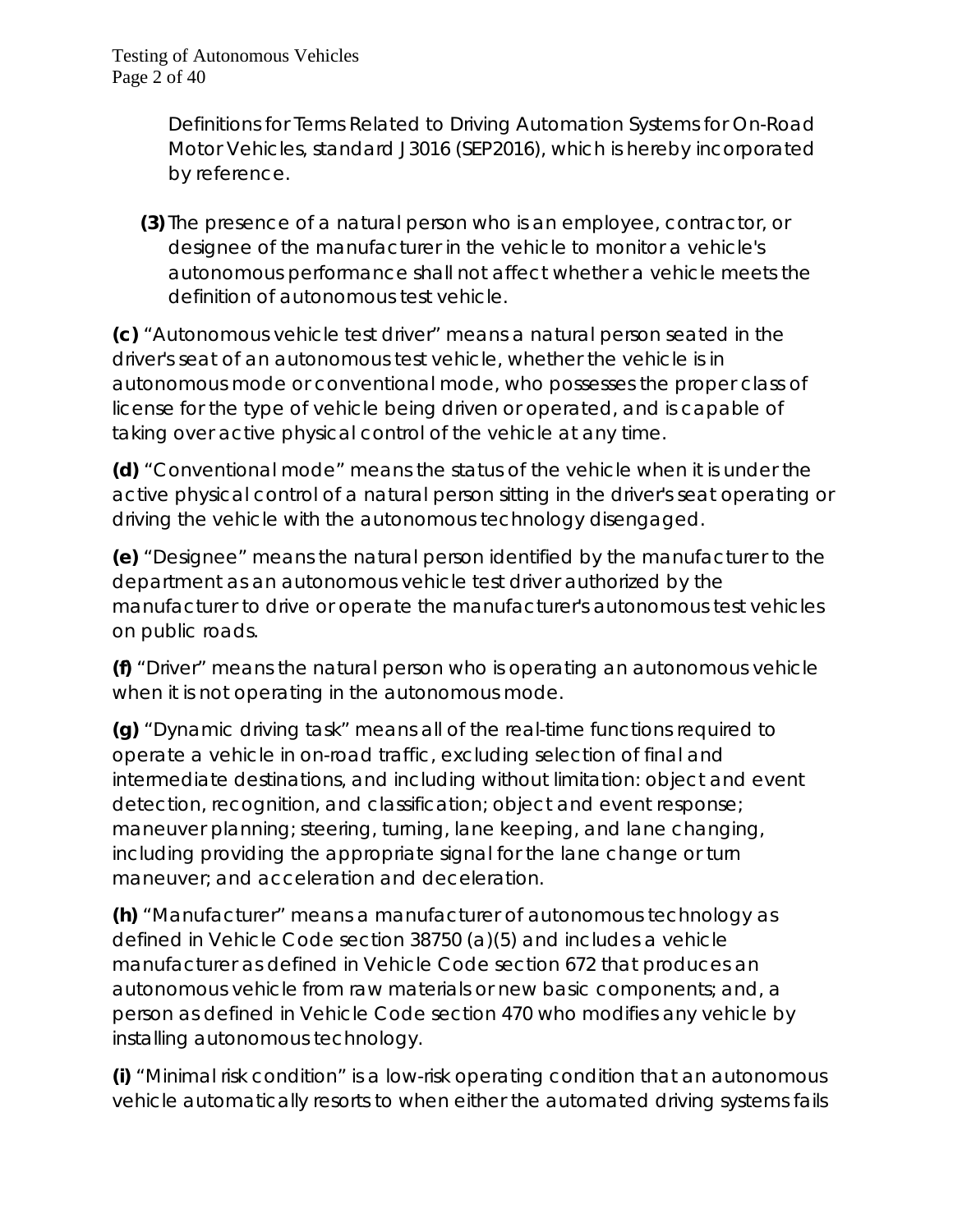or when the human driver fails to respond appropriately to a request to take over the dynamic driving task.

**(j)** "Operational Design Domain" is the specific operating domain(s) in which an automated function or system is designed to properly operate, including but not limited to geographic area, roadway type, speed range, environmental conditions (weather, daytime/nighttime, etc.), and other domain constraints.

**(k)** "Passenger" means an occupant of a vehicle who has no role in the operation of that vehicle when the autonomous technology is engaged. A passenger may summon a vehicle or input a destination, but does not engage the technology, monitor the vehicle, or drive or operate the vehicle. A member of the public may ride as a passenger in an autonomous test vehicle if there are no fees charged to the passenger or compensation received by the manufacturer.

**(l)** "Personal information" means information that the autonomous vehicle collects, generates, records, or stores in an electronic form that is retrieved from the vehicles, that is not necessary for the safe operation of the vehicle, and that is linked or reasonably capable of being linked to the vehicle's registered owner or lessee or passengers using the vehicle for transportation services.

**(m)** "Public road" means "highway" as defined in Vehicle Code section 360, "offstreet public parking facility" as defined in Vehicle Code section 4000, and "street" as defined in Vehicle Code section 590.

**(n)** "Remote operator" is a natural person who: possesses the proper class of license for the type of test vehicle being operated; is not seated in the driver's seat of the vehicle; engages and monitors the autonomous vehicle; is able to communicate with occupants in the vehicle through a communication link. A remote operator may also have the ability to perform the dynamic driving task for the vehicle or cause the vehicle to achieve a minimal risk condition.

**(o)** "Testing" means the operation of an autonomous vehicle on public roads by employees, contractors, or designees of a manufacturer for the purpose of assessing, demonstrating, and validating the autonomous technology's capabilities.

NOTE: Authority cited: Sections 1651 and 38750, Vehicle Code. Reference: Sections 360, 470, 590, 672, 4000 and 38750, Vehicle Code.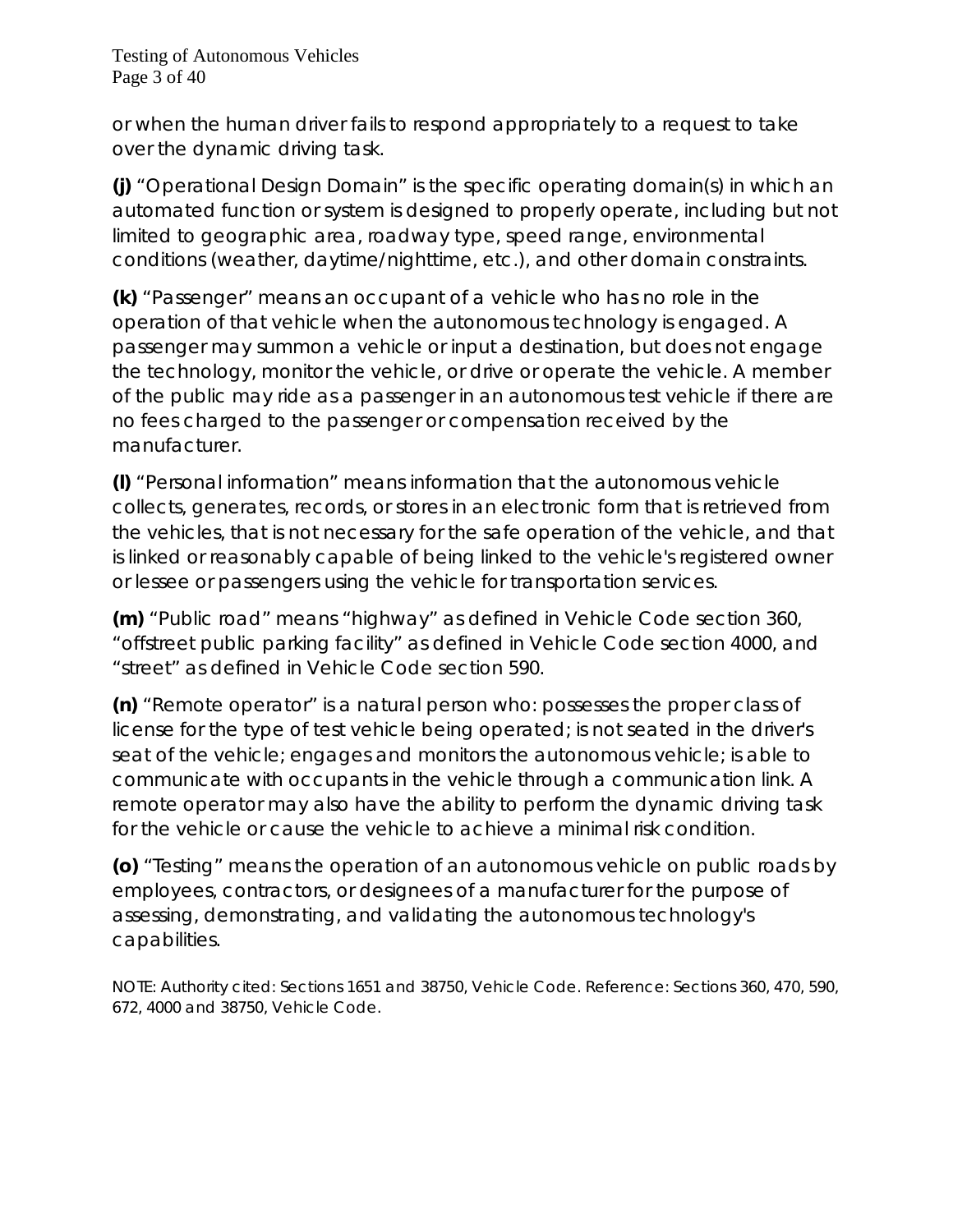## **§ 227.04. Requirements for a Manufacturer's Testing Permit.**

A manufacturer may conduct testing of autonomous vehicles on public roads in California if all of the following requirements are met:

**(a)** The manufacturer is conducting the testing.

**(b)** Except as provided in Section 227.38, when the vehicle is operated by an autonomous vehicle test driver who is an employee, contractor, or designee of the manufacturer, who has been certified by the manufacturer to the department as competent to operate the vehicle and has been authorized by the manufacturer to operate the vehicle.

**(c)** The manufacturer has in place and has provided the department with evidence of the manufacturer's ability to respond to a judgment or judgments for damages for personal injury, death, or property damage arising from the operation of autonomous vehicles on public roads in the amount of five million dollars (\$5,000,000), in the form of: an instrument of insurance issued by an insurer admitted to issue insurance in California; a surety bond issued by an admitted surety insurer or an eligible surplus lines insurer, and not a deposit in lieu of bond; or a certificate of self-insurance.

**(d)** The manufacturer has applied for and the department has issued to the manufacturer a Manufacturer's Testing Permit or a Manufacturer's Testing Permit - Driverless Vehicles to conduct autonomous vehicle testing on public roads in California.

NOTE: Authority cited: Sections 1651 and 38750, Vehicle Code. Reference: Section 38750, Vehicle Code.

# **§ 227.06. Evidence of Financial Responsibility.**

A manufacturer's obligation to provide evidence of an ability to respond to damages under Vehicle Code section 38750 is in addition to any other insurance obligation required by law.

NOTE: Authority cited: Sections 1651 and 38750, Vehicle Code. Reference: Section 38750, Vehicle Code.

## **§ 227.08. Instrument of Insurance.**

A manufacturer may satisfy the requirement of Vehicle Code section 38750(b)(3) to provide evidence of financial responsibility to the department as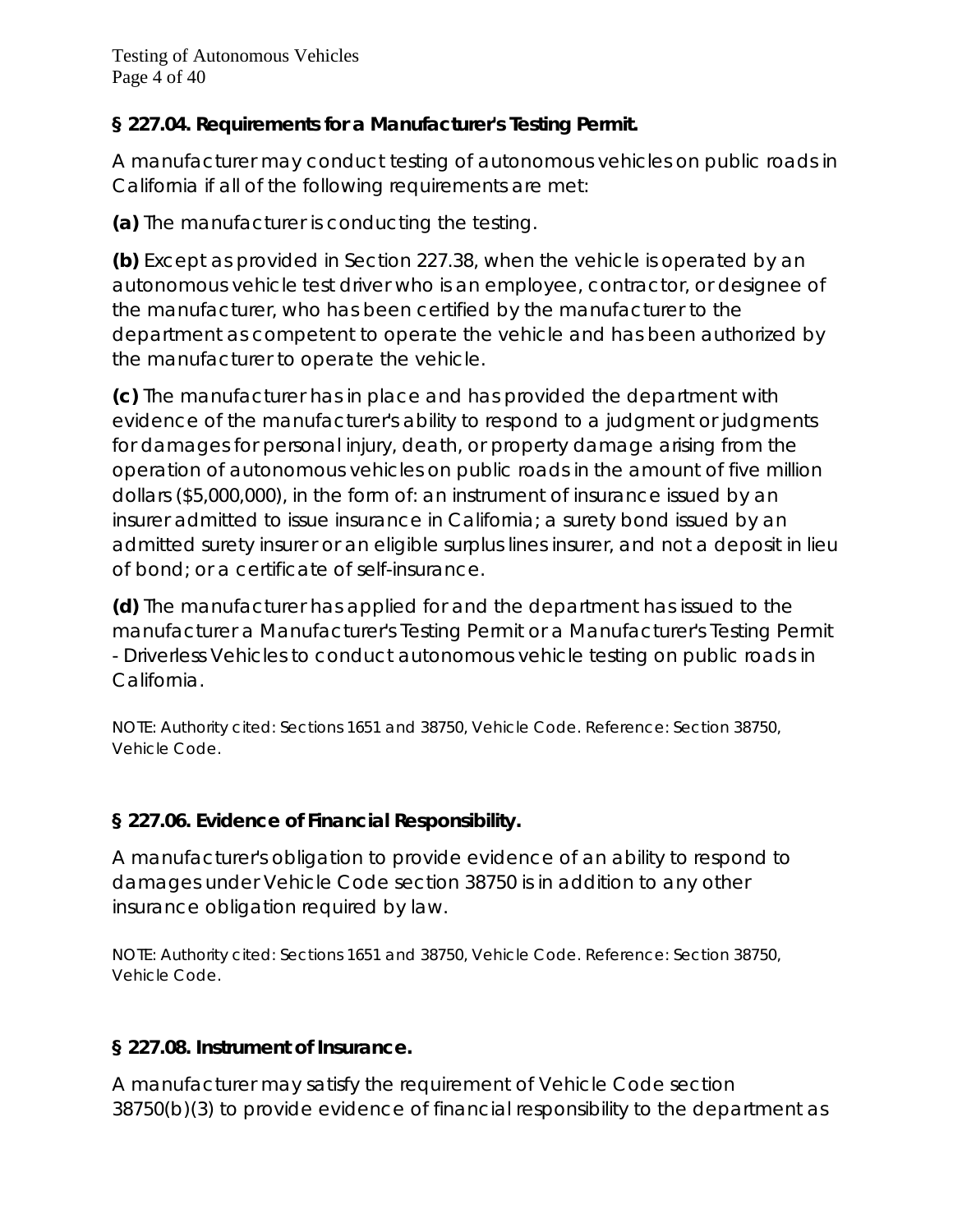a precondition of conducting testing of an autonomous vehicle on public roads by submitting evidence of the existence of an instrument of insurance as follows:

**(a)** The instrument of insurance is issued by an insurer admitted to sell the line of insurance under which the policy is issued or an eligible surplus lines insurer that meets the requirements of Insurance Code section 1765.1.

**(b)** The instrument of insurance specifies the name, National Association of Insurance Commissioner's (NAIC) number, and the address of the insurer providing the policy to the manufacturer.

**(c)** The insurance policy insures the autonomous vehicles of the manufacturer.

**(d)** The instrument specifies the policy number and the effective date and the expiration date of the policy.

**(e)** The insurer certifies that the policy meets the requirements of Vehicle Code section 38750.

NOTE: Authority cited: Sections 1651 and 38750, Vehicle Code. Reference: Section 1765.1, Insurance Code; Section 38750, Vehicle Code.

# **§ 227.10. Surety Bond.**

A manufacturer may satisfy the requirement of Vehicle Code section 38750(b)(3) to provide evidence of financial responsibility as a precondition of conducting testing of autonomous vehicles on public roads by giving the department an instrument evidencing the existence of bond, as follows:

**(a)** The bond shall be issued by an admitted surety.

**(b)** The bond shall be in the penal amount of five million dollars (\$5,000,000).

**(c)** The bond shall be conditioned that the surety shall be liable if the manufacturer, as principal, fails to pay any final judgment for damages for personal injury, death or property damage arising from an accident involving an autonomous vehicle operated by the manufacturer under Vehicle Code section 38750(b).

**(d)** The bond shall be subject to the Bond and Undertaking Law, Chapter 2 (commencing with Section 995.010), Title 14, Part 2, of the Code of Civil Procedure.

**(e)** The bond shall be considered a bond given as a condition of license or permit, shall be continuous in form, remain in full force and effect, and run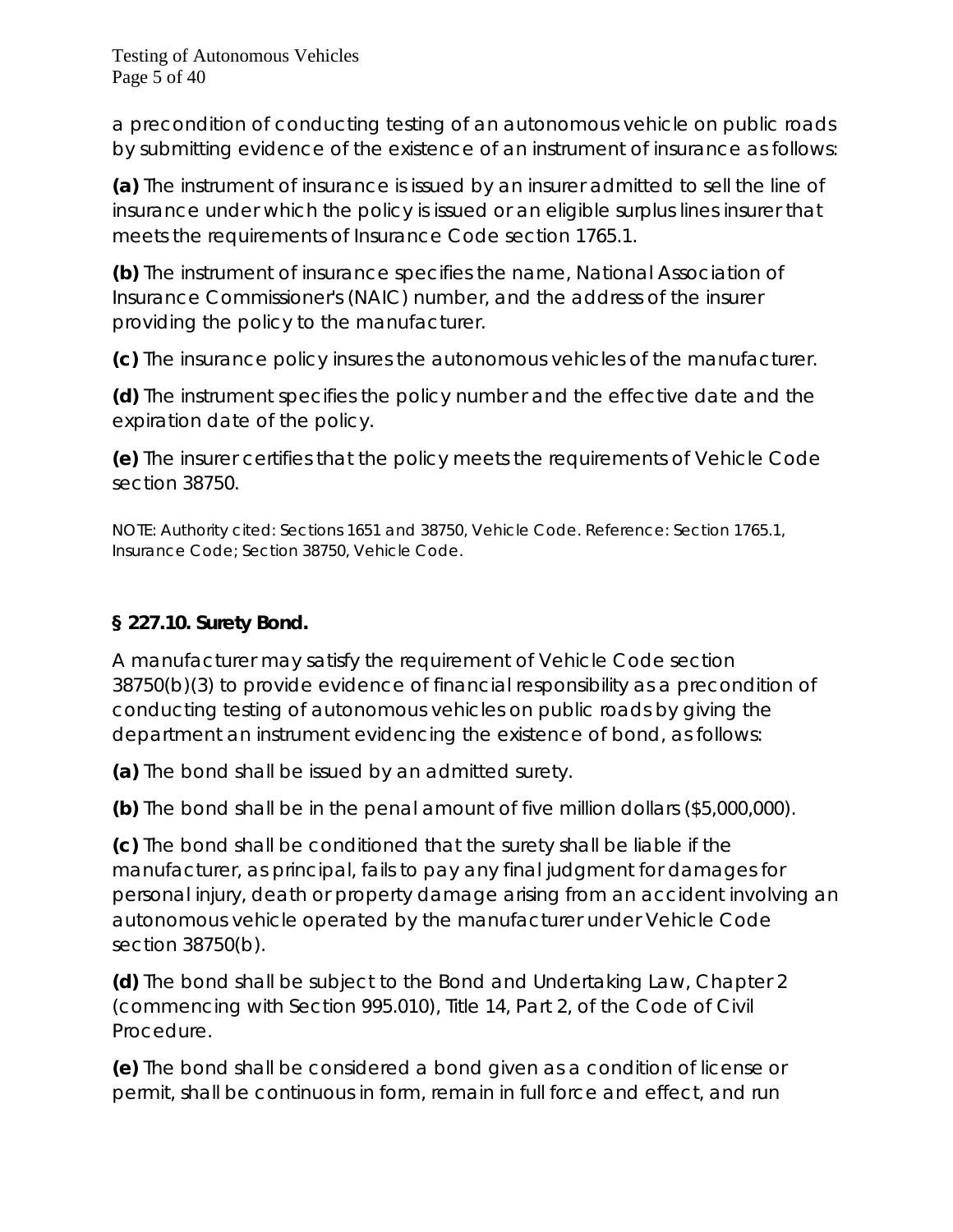Testing of Autonomous Vehicles Page 6 of 40

concurrently with the manufacturer's authority to test vehicles on public roads under Vehicle Code section 38750 and any and all renewals or until cancellation or withdrawal of the surety from the bond.

**(f)** The bond shall be a bond, and not a deposit in lieu of bond.

**(h)** The bond shall be submitted to the department on the Autonomous Vehicle Manufacturer Surety Bond, form OL 317 (NEW 9/2013), which is hereby incorporated and has been approved by the California Attorney General under Government Code sections 11110 through 11113.

NOTE: Authority cited: Sections 1651, and 38750, Vehicle Code. Reference: Section 995.010, Code of Civil Procedure; Sections 11110, 11111, 11112 and 11113, Government Code; and Section 38750, Vehicle Code.

## **§ 227.12. Certificate of Self-Insurance.**

**(a)** A manufacturer may satisfy the requirement of Vehicle Code section 38750(b)(3) to provide evidence of financial responsibility as a precondition of conducting testing of autonomous vehicles on public roads by applying to the department for and being issued a certificate of self-insurance. The application shall be submitted on the Autonomous Vehicle Tester Program Application for Certificate of Self-Insurance, form OL 319 (REV 2/2017), which is hereby incorporated by reference.

**(b)** The manufacturer shall also submit with the application audited financial statements reflecting a net worth of not less than five million dollars (\$5,000,000) for the three year period immediately preceding the date of the application including, but not limited to, documents commonly known as balance sheets, profit and loss statements, explanatory notes or other documents which allow the department to determine the manufacturer's net worth.

- **(1)** When an applicant has not been in existence for three years prior to the date of the application, the department may accept a financial statement covering the period the applicant has been in existence.
- **(2)** The manufacturer shall submit an opinion of the financial condition of the manufacturer rendered by an independent certified public accountant, and not an employee or a person with a financial interest in the manufacturer, licensed to audit financial statements and render an opinion as to the subject's financial condition.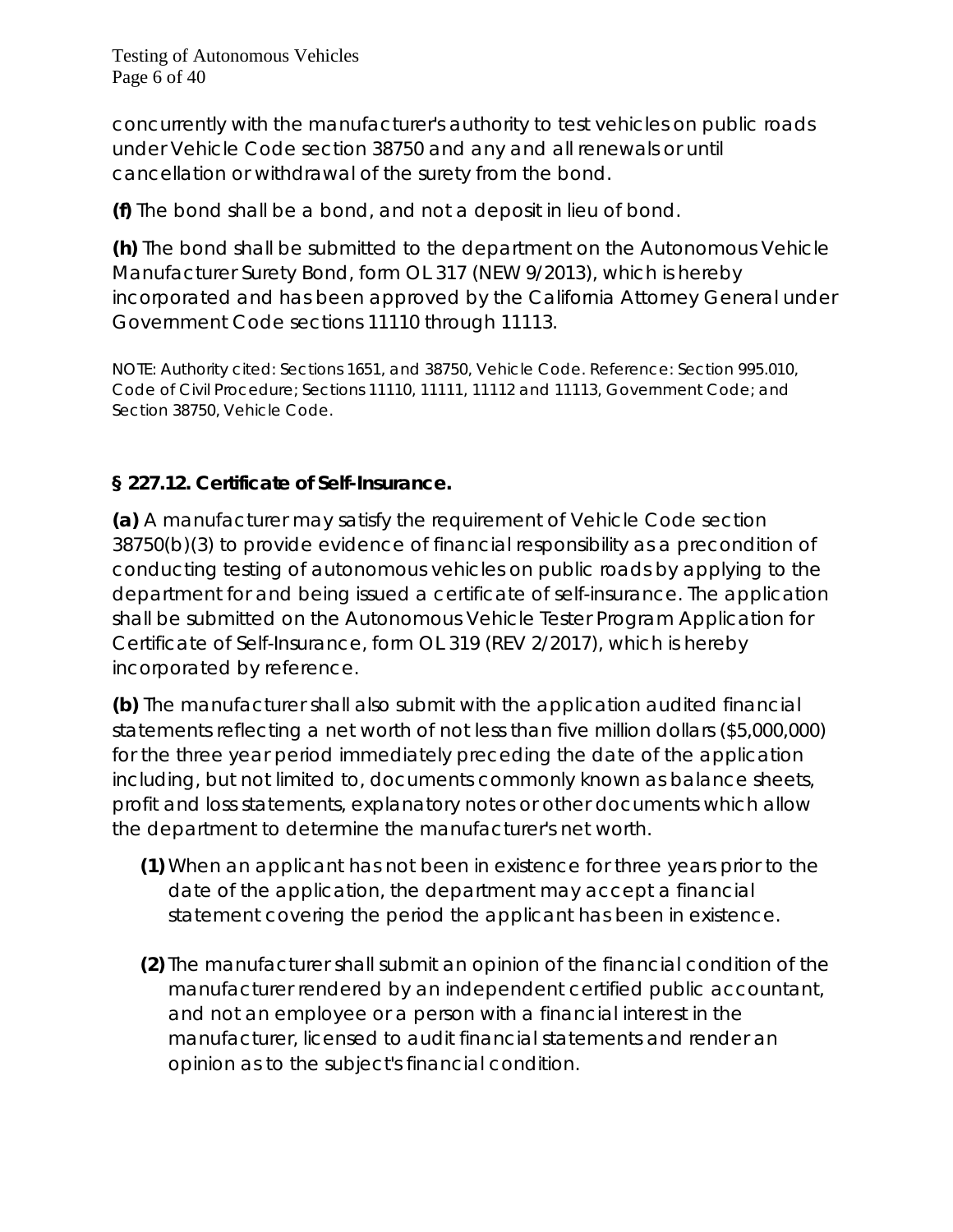**(3)** The department shall not permit a manufacturer to operate under a certificate of self-insurance if its net worth is less than five million dollars (\$5,000,000), or if there are any outstanding unsatisfied final judgments against the manufacturer arising out of a motor vehicle collision.

**(d)** The department shall review the application. If the application is incomplete or insufficient, the department shall notify the manufacturer of the incompleteness or insufficiency and provide the manufacturer with a reasonable opportunity to cure the deficiencies. If the application is complete and the manufacturer meets all requirements for issuance, the department shall issue the manufacturer a certificate reciting that the manufacturer has permission from the department to satisfy the requirements of Vehicle Code section 38750(b)(3) by self-insurance.

**(e)** In the event the department receives information suggesting that the manufacturer no longer meets the requirements for permission to satisfy the requirements of Vehicle Code section 38750(b)(3) by self-insurance, the department may require additional evidence of the manufacturer's ability to respond to damage, and the manufacturer shall be required to provide additional evidence.

**(f)** The department may cancel a certificate of self-insurance for any of the following reasons:

- **(1)** The holder of the certificate has not provided the additional evidence required by subdivision (e).
- **(2)**Inability, refusal or failure of the holder of the certificate to submit financial statements and supporting documentation as required by subdivision (b).
- **(3)** The submission of fraudulent or incomplete documents.

**(g)** Any suspension, revocation, or other involuntary termination of the permission to satisfy the requirements of Vehicle Code section 38750(b)(3) shall be subject to the hearing requirements provided in these regulations for the suspension or revocation of permits or authorizations under Vehicle Code section 38750.

NOTE: Authority cited: Sections 1651 and 38750, Vehicle Code. Reference: Sections 16053 and 38750, Vehicle Code.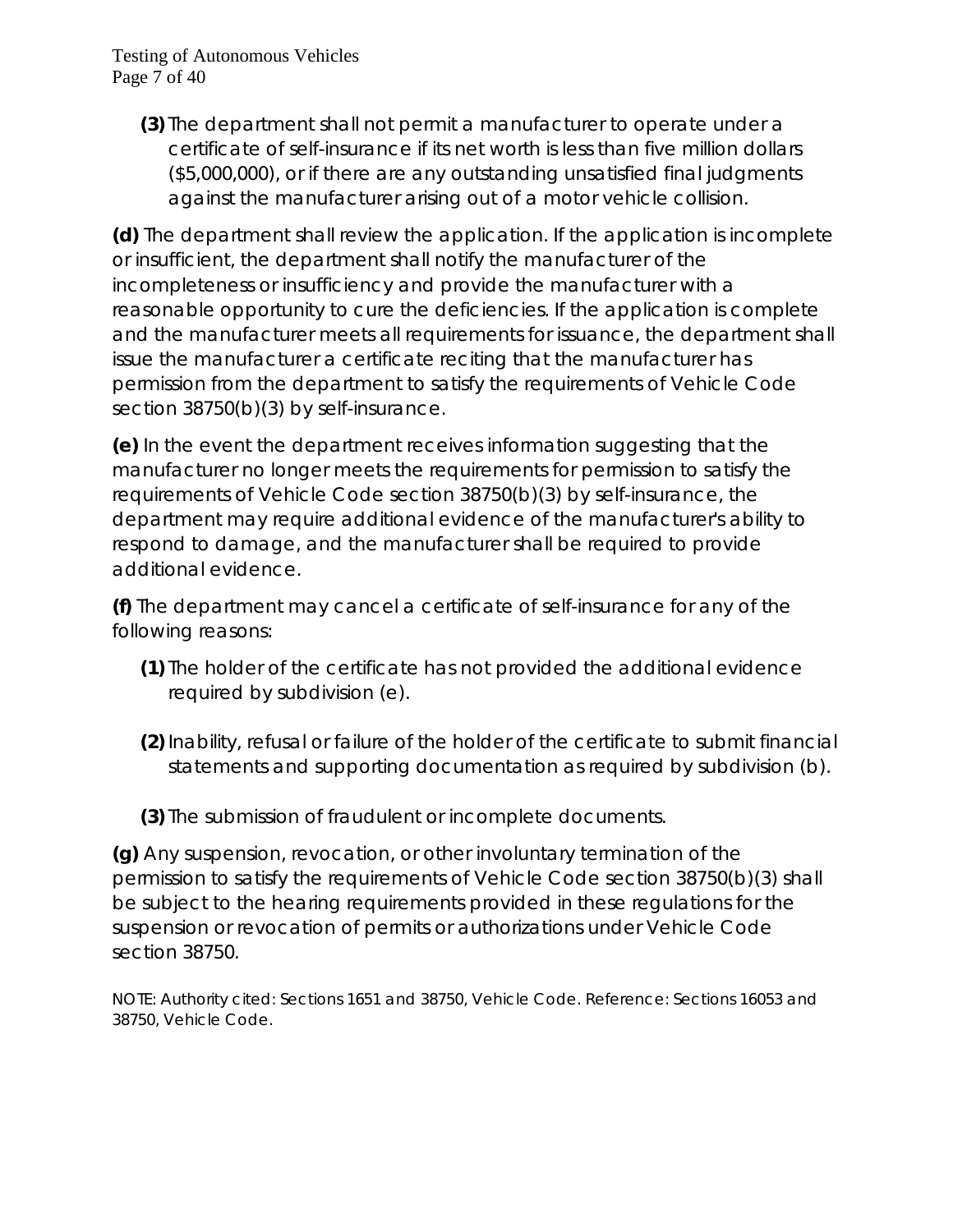## **§ 227.14. Autonomous Test Vehicles Proof of Financial Responsibility.**

**(a)** A manufacturer insured by a policy of insurance shall at all times maintain in its autonomous test vehicles a copy of the proof of insurance provided by the insurance company.

**(b)** A manufacturer shall maintain in its test vehicles at all times it is operated on public roads a copy of the bond, when the manufacturer relies upon a bond to comply with the requirements of Vehicle Code section 38750(b)(3).

NOTE: Authority cited: Sections 1651 and 38750, Vehicle Code. Reference: Section 38750, Vehicle Code.

## **§ 227.16. Identification of Autonomous Test Vehicles.**

**(a)** A manufacturer shall not operate an autonomous test vehicle on public roads unless the manufacturer has provided the department, in writing, the identification of the autonomous vehicle to be used for testing on public roads. For each vehicle so identified, the manufacturer shall provide to the department all of the following:

- **(1)** The make, model, and model year of the vehicle, or other identifying information if such is not available.
- **(2)** The full vehicle identification number, or other identifying information if such is not available.
- **(3)** The license plate number and state of issuance.

**(b)** Each document identifying autonomous vehicles for testing shall be signed by a person authorized by the manufacturer to bind the manufacturer, under penalty of perjury under the laws of the State of California.

NOTE: Authority cited: Sections 1651 and 38750, Vehicle Code. Reference: Section 38750, Vehicle Code.

## **§ 227.18. Manufacturer's Testing Permit and Manufacturer's Testing Permit - Driverless Vehicles.**

**(a)** A manufacturer shall not conduct testing of an autonomous vehicle on public roads in California without having applied to the department for a permit to conduct testing, the department having issued an Autonomous Vehicle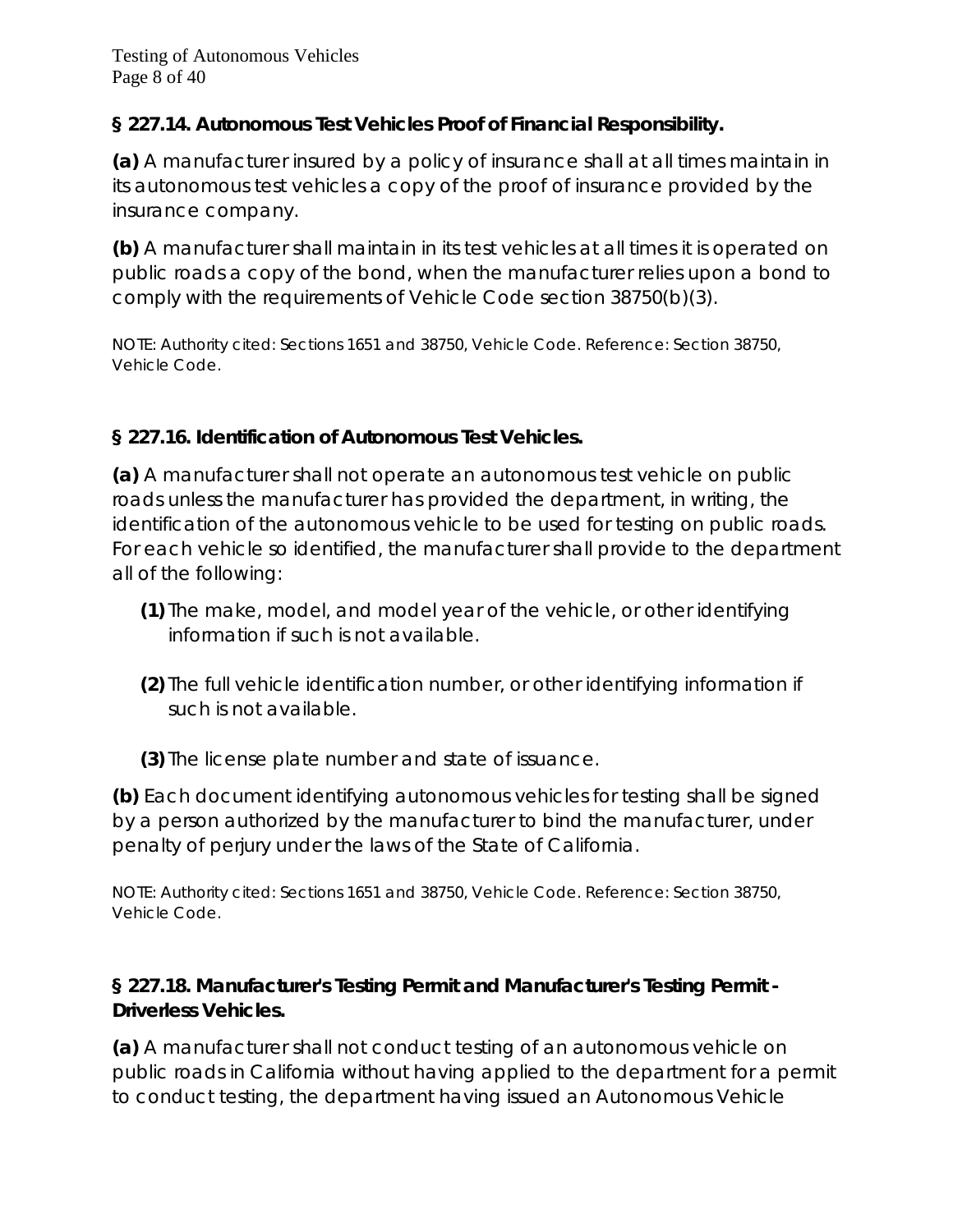Testing of Autonomous Vehicles Page 9 of 40

Testing (AVT) Manufacturer's Testing Permit or a Manufacturer's Testing Permit - Driverless Vehicles to conduct testing, and the permit being currently in full force and effect.

**(b)** A manufacturer shall not test autonomous vehicles on public roads unless the manufacturer has tested the autonomous vehicles under controlled conditions that simulate, as closely as practicable, each Operational Design Domain in which the manufacturer intends the vehicles to operate on public roads and the manufacturer has reasonably determined that it is safe to operate the vehicles in each Operational Design Domain.

NOTE: Authority cited: Sections 1651 and 38750, Vehicle Code. Reference: Section 38750, Vehicle Code.

#### **§ 227.20. Review of Application.**

**(a)** The department shall review the Autonomous Vehicle Tester Program (AVT) Application for Manufacturer's Testing Permit or a Manufacturer's Testing Permit - Driverless Vehicles, and notify the manufacturer within 10 days of receipt of the application whether it is complete or it is determined to be deficient. The department shall approve an application and issue a Manufacturer's Testing Permit after determining that the application is sufficient. The department shall approve an application and issue an Autonomous Vehicle Testing (AVT) Program Manufacturer Permit, form OL 315 (NEW 9/2013) or an Autonomous Vehicle Testing (AVT) Program Manufacturer Permit - Driverless Vehicles, form OL 315A, (NEW 2/2017), which are hereby incorporated by reference.

**(b)** The department shall notify the manufacturer of any deficiency and allow the manufacturer a reasonable period of time in which to correct the deficiency. The department will review material submitted to correct an application deficiency. If the department determines that the application remains deficient, the department shall notify the manufacturer/applicant of the continuing deficiency. The department shall deny an application if the manufacturer/applicant fails to make the application sufficient after a reasonable opportunity to do so.

NOTE: Authority cited: Sections 1651 and 38750, Vehicle Code. Reference: Section 38750, Vehicle Code.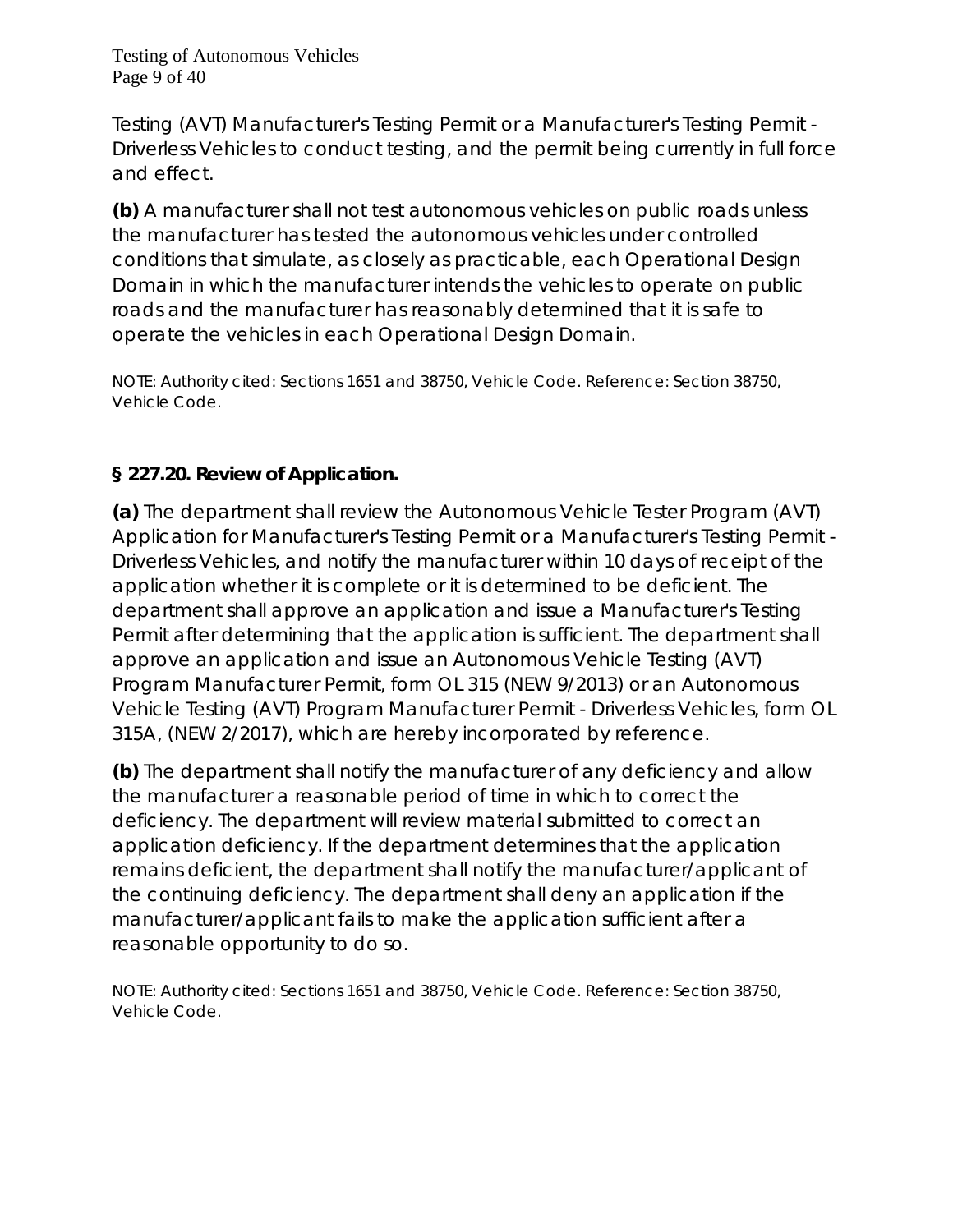Testing of Autonomous Vehicles Page 10 of 40

## **§ 227.22. Term of Permit.**

**(a)** Every Manufacturer's Testing Permit or Manufacturer's Testing Permit - Driverless Vehicles, issued under this article shall be valid for a period of two years from midnight of the last day of the month of issuance unless sooner revoked or surrendered. Renewal of the permit for the ensuing two year period may be obtained by the manufacturer to whom the permit was issued upon application to and approval by the department and payment of the fee required by subsection (b).

**(b)** Every application for renewal of a Manufacturer's Testing Permit or a Manufacturer's Testing Permit - Driverless Vehicles, which expires pursuant to this section shall be made by the manufacturer to whom the permit was issued 60 days prior to the expiration date, and shall be made by submitting the completed renewal application form to the department and payment of the three thousand six hundred dollars (\$3,600) biennial renewal fee.

NOTE: Authority cited: Sections 1651 and 38750, Vehicle Code. Reference: Section 38750, Vehicle Code.

## **§ 227.24. Enrollment in Employer Pull Notice Program.**

**(a)** Prior to applying for a testing permit, a manufacturer shall enroll in the Employer Pull Notice Program pursuant to Vehicle Code section 1808.1.

**(b)** If the manufacturer fails to enroll in the Employer Pull Notice Program, the application for a testing permit shall be denied until the manufacturer provides proof that it has enrolled in the Employer Pull Notice Program.

NOTE: Authority cited: Sections 1651 and 38750, Vehicle Code. Reference: Sections 1808.1 and 38750, Vehicle Code.

## **§ 227.26. Prohibitions on Operation on Public Roads.**

A manufacturer shall not permit any of its autonomous test vehicles to be operated on public roads in California:

**(a)** By a person other than one of its employees, contractors, or designees who has been identified to the department as authorized by the manufacturer to operate the manufacturer's autonomous vehicle.

**(b)** By a person who does not meet the requirements of Section 227.34 of this Article.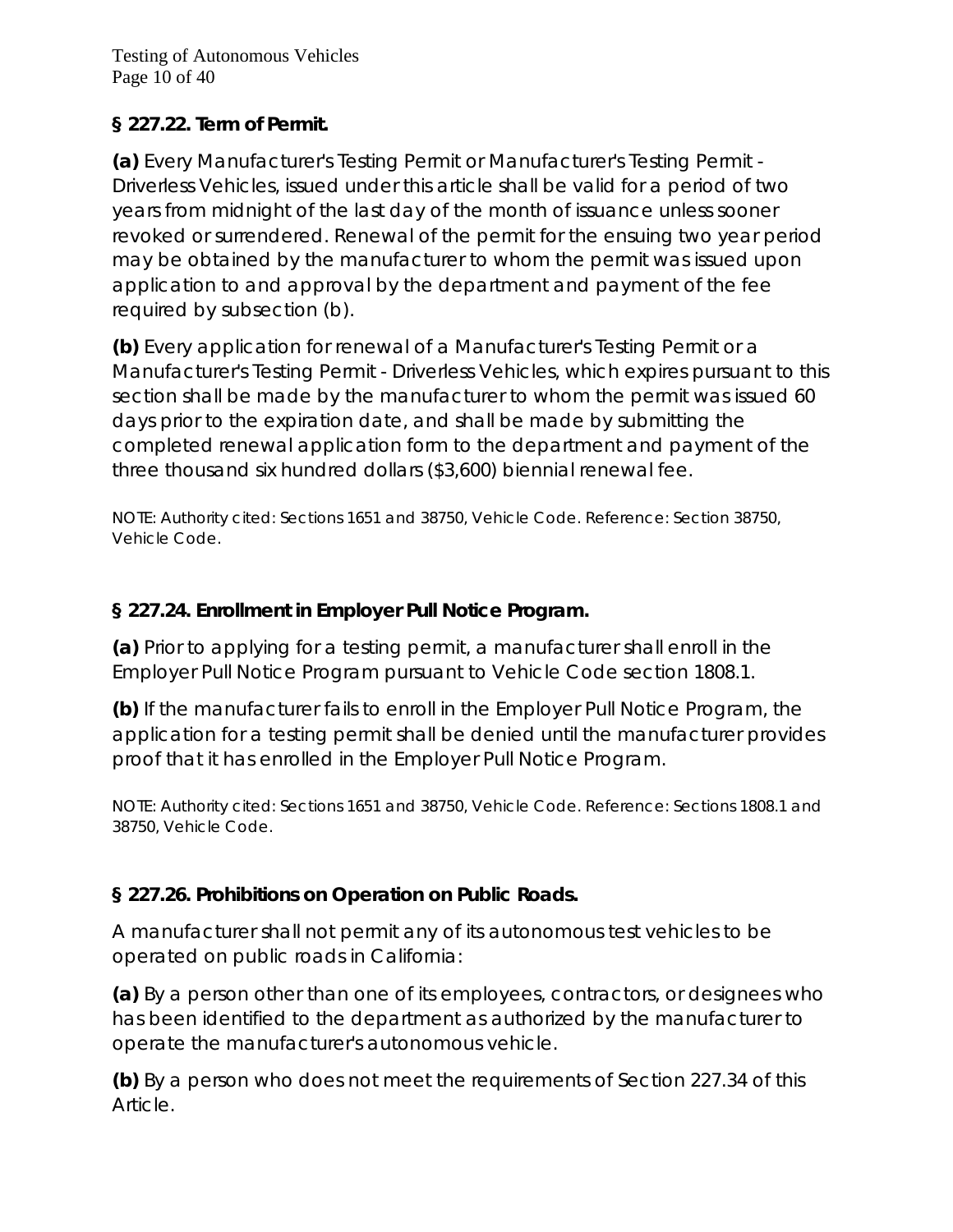Testing of Autonomous Vehicles Page 11 of 40

**(c)** Except as provided in section 227.38, when an autonomous vehicle test driver is not seated in the vehicle's driver seat and monitoring its operations and able to take over physical control of the vehicle in the event of an autonomous technology failure or other emergency.

**(d)** When the manufacturer does not have in effect evidence or proof of financial responsibility as required by Vehicle Code section 38750 and these regulations and as required by any other insurance obligation required by law.

**(e)** When the Manufacturer's Testing Permit is revoked, suspended, expired, or otherwise not in full force and effect.

**(f)** When members of the public that are not employees, contractors, or designees are charged a fee to ride in the vehicle, or the manufacturer receives compensation for providing a ride to the members of the public.

**(g)** When members of the public are charged a fee or the manufacturer receives compensation for transporting property in motortrucks as defined in Section 227.28 of this article.

NOTE: Authority cited: Sections 1651 and 38750, Vehicle Code. Reference: Sections 16000 and 38750, Vehicle Code.

## **§ 227.28. Vehicles Excluded from Testing and Deployment.**

**(a)** The following vehicles shall not be approved for testing or deployment as autonomous vehicles on public roads:

- **(1)** Trailers as defined in Vehicle Code section 242 (camp trailer), section 324 (fifth-wheel travel trailer), and section 635 (trailer coach).
- **(2)** Motorcycles as defined in Vehicle Code section 400.
- **(3)** Motor vehicles with interstate operating authority pursuant to Vehicle Code sections 8050 through 8058.
- **(4)** A vehicle with a gross vehicle weight rating of 10,001 or more pounds.
- **(5)** Vehicles described in Vehicle Code sections 31309 and 34500, excluding motortrucks as defined in Vehicle Code section 410 with a gross vehicle weight rating of less than 10,001 pounds.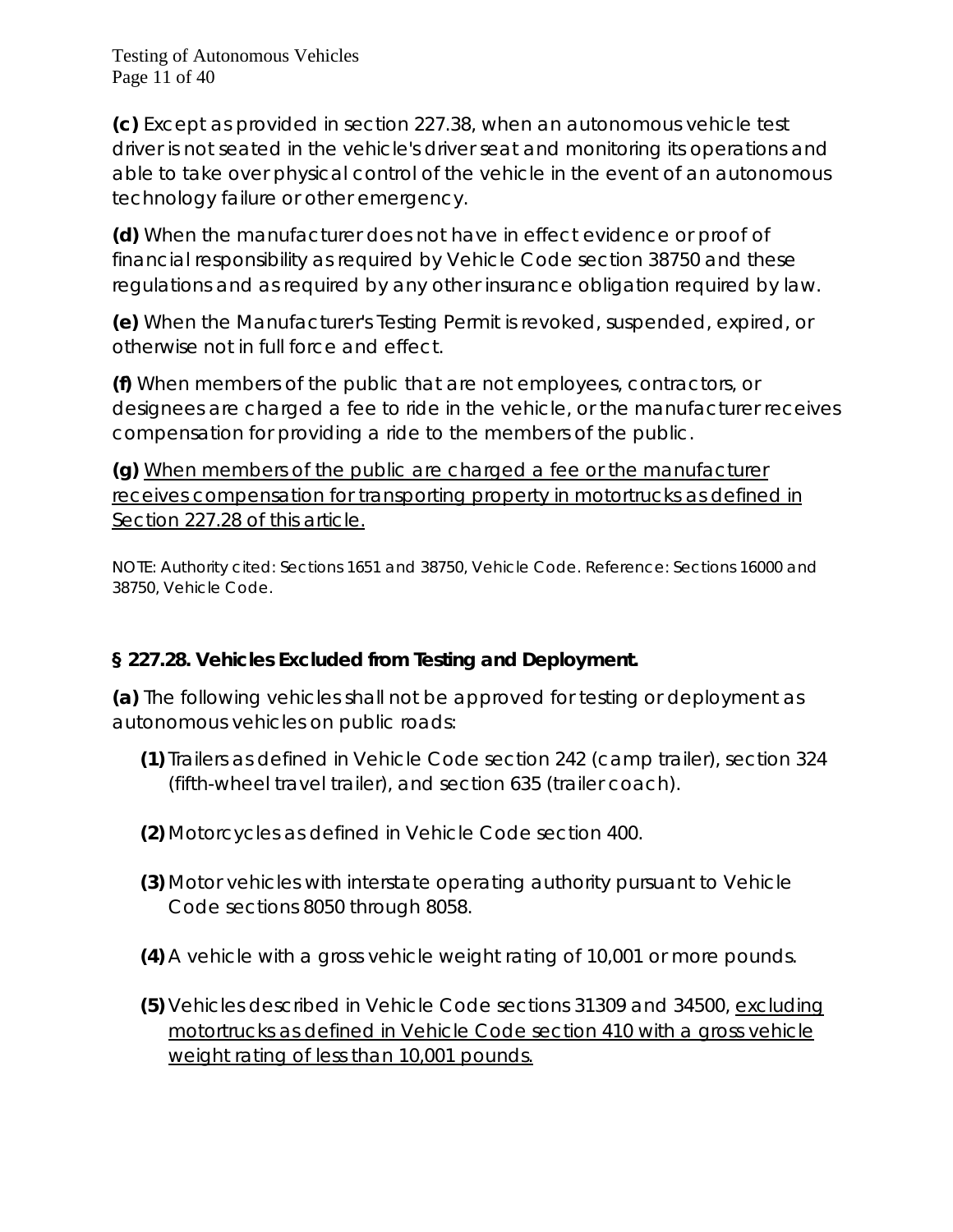**(b)** A permit to test or deploy autonomous vehicles is not a substitute for and does not replace any other license or permit requirement that may be necessary for a manufacturer's intended operation of vehicles on public roads.

NOTE: Authority cited: Sections 1651 and 38750, Vehicle Code. Reference: Sections 242, 260, 324, 400, 410, 635, 8050 through 8058, and 38750 Vehicle Code.

# **§ 227.30. Manufacturer's Testing Permit Application.**

**(a)** A manufacturer desiring to conduct testing of autonomous vehicles on public roads in California shall submit an application for a permit to conduct testing to the department on Autonomous Vehicle Tester Program (AVT) Application for Manufacturer's Testing Permit, form OL 311 (Rev 2/2017), which is hereby incorporated by reference.

- **(1)** The manufacturer shall submit a fee of three thousand six hundred dollars (\$3,600) for the processing of the application, which will permit the operation of up to 10 autonomous vehicles and up to 20 autonomous vehicle test drivers.
- **(2)** The manufacturer may supplement the application with additional pages to add more than 10 vehicles and more than 20 drivers by submitting the fee of fifty dollars (\$50) for each additional set of 1 to 10 vehicles and 1 to 20 drivers.

**(b)** Within ten (10) days of any change to the contact information or the name of the manufacturer provided on the Application for Manufacturer's Testing Permit, a manufacturer shall notify the department in writing on the manufacturer's letterhead of the change, including changes in contact names, telephone numbers or mailing address.

**(c)** Any changes or modifications to the Manufacturer's Testing Permit required by the manufacturer during the term of the permit shall be accomplished by submitting a revised form OL 311 and submit the fee of seventy dollars (\$70) for the processing of the modification.

NOTE: Authority cited: Sections 1651 and 38750, Vehicle Code. Reference: Section 38750, Vehicle Code.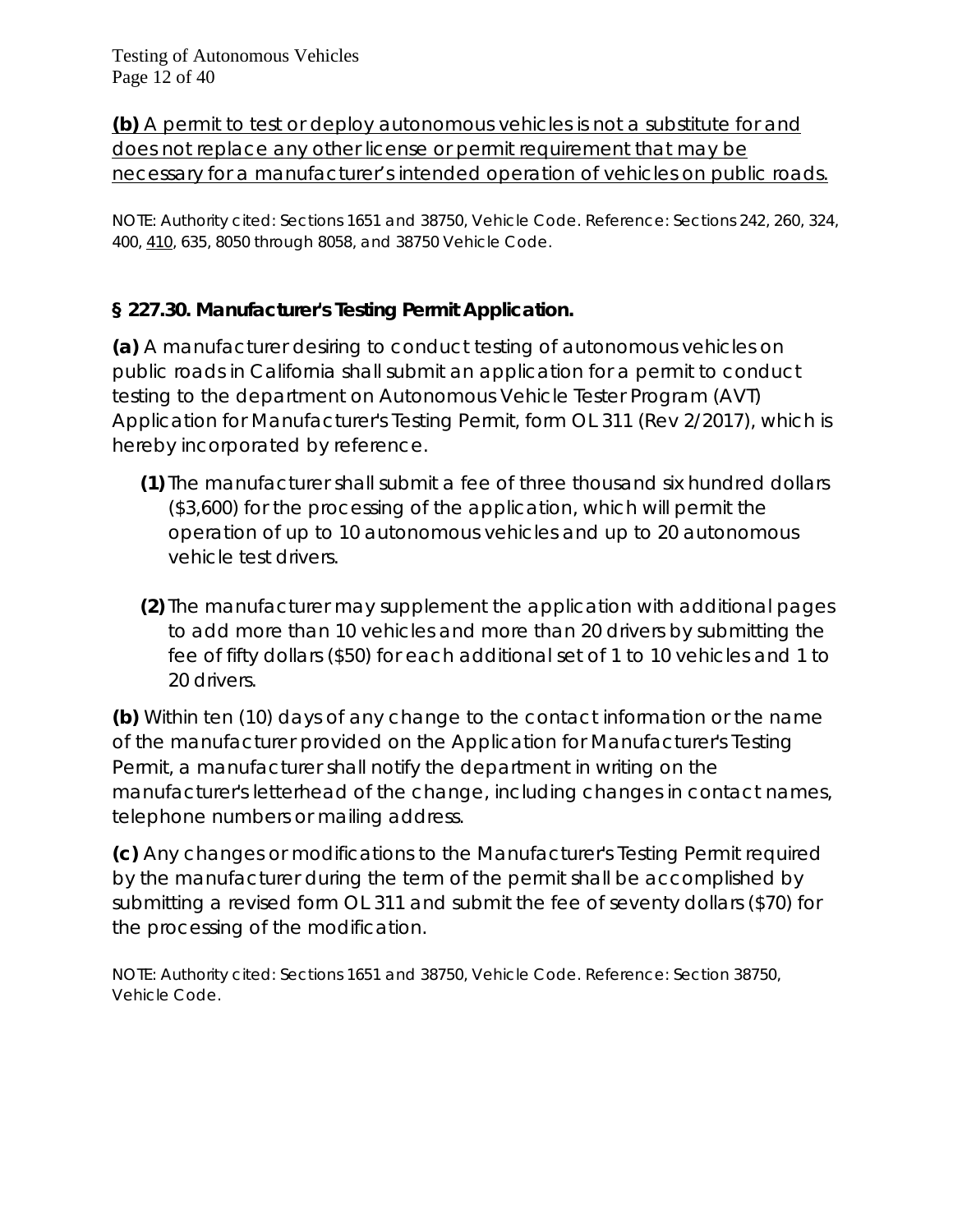## **§ 227.32. Requirements for Autonomous Vehicle Test Drivers.**

A manufacturer shall not conduct testing of an autonomous vehicle on public roads unless the vehicle is operated or driven by an autonomous vehicle test driver who meets each of the following requirements:

**(a)** The autonomous vehicle test driver is either in immediate physical control of the vehicle or is actively monitoring the vehicle's operations and capable of taking over immediate physical control.

**(b)** The autonomous vehicle test driver is an employee, contractor or designee of the manufacturer.

**(c)** The autonomous vehicle test driver shall obey all provisions of the Vehicle Code and local regulation applicable to the operation of motor vehicles whether the vehicle is in autonomous mode or conventional mode, except when necessary for the safety of the vehicle's occupants and/or other road users.

**(d)** The autonomous vehicle test driver knows the limitations of the vehicle's autonomous technology and is capable of safely operating the vehicle in all conditions under which the vehicle is tested on public roads.

NOTE: Authority cited: Sections 1651 and 38750, Vehicle Code. Reference: Section 38750, Vehicle Code.

# **§ 227.34. Autonomous Vehicle Test Driver Qualifications.**

A manufacturer shall not allow any person to act as an autonomous vehicle test driver for testing autonomous vehicles on public roads unless all of the following have been met:

**(a)** The manufacturer has identified the autonomous vehicle test driver to the department in writing, providing the driver's true full name and the driver's license number and jurisdiction of issuance of the license, and the autonomous vehicle driver has been issued an Autonomous Vehicle Testing (AVT) Program Test Vehicle Operator Permit, form OL 314 (NEW 9/2013), which is incorporated by reference.

**(b)** The manufacturer has certified to the department, for each autonomous vehicle test driver permitted by the manufacturer to operate its autonomous vehicles on public roads, that the driver meets all of the following requirements: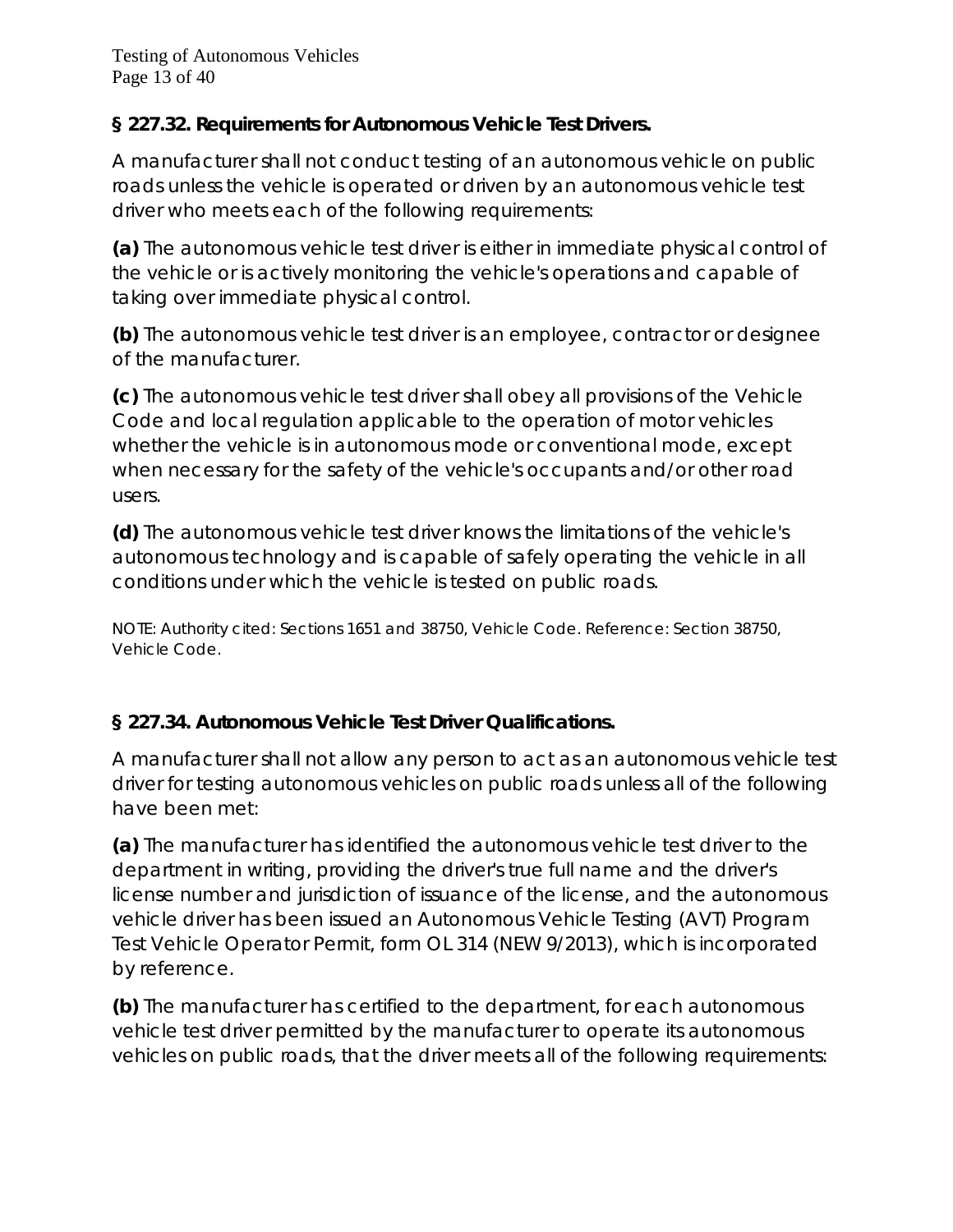- **(1)** The autonomous vehicle test driver has been licensed to drive a motor vehicle for the three years immediately preceding application to the department; and, at that time the driver:
	- **(A)** Did not have more than one violation point count determined as provided in subdivisions (a), (b), (c), (d), (e), (g), or (h) of Vehicle Code section 12810.
	- **(B)** Was not the at-fault driver of a motor vehicle involved in an accident that resulted in injury or death of any person.
	- **(C)** For the ten years immediately preceding application to the department was not convicted for driving or operating a vehicle under the influence of alcohol or any drug, and did not suffer any driver's license suspension or revocation based on driving or operating any vehicle under the influence of alcohol or of any drug.
- **(2)** The autonomous vehicle test driver has completed the manufacturer's autonomous vehicle test driver training program and the date the driver completed the program.

NOTE: Authority cited: Sections 1651 and 38750, Vehicle Code. Reference: Sections 12810 and 38750, Vehicle Code.

# **§ 227.36. Autonomous Vehicle Test Driver Training Program.**

A manufacturer conducting testing of autonomous vehicles on public roads shall maintain a training program for its autonomous vehicle test drivers and shall provide the department with a course outline and description of the autonomous vehicle test driver training program. The autonomous vehicle test driver training program shall include, but not be limited to the following:

**(a)** Instruction on the automated driving system technology to be tested in the manufacturer's vehicles, including behind the wheel instruction provided by an experienced driver on the capabilities and limitations of the manufacturer's automated driving systems.

**(1)** For purposes of this section, an "experienced driver" is one who has met the qualifications provided in Section 227.34, subsections (a) and (b)(1) of this Article and through training and experience has developed skill and knowledge in the operation of the manufacturer's autonomous technology.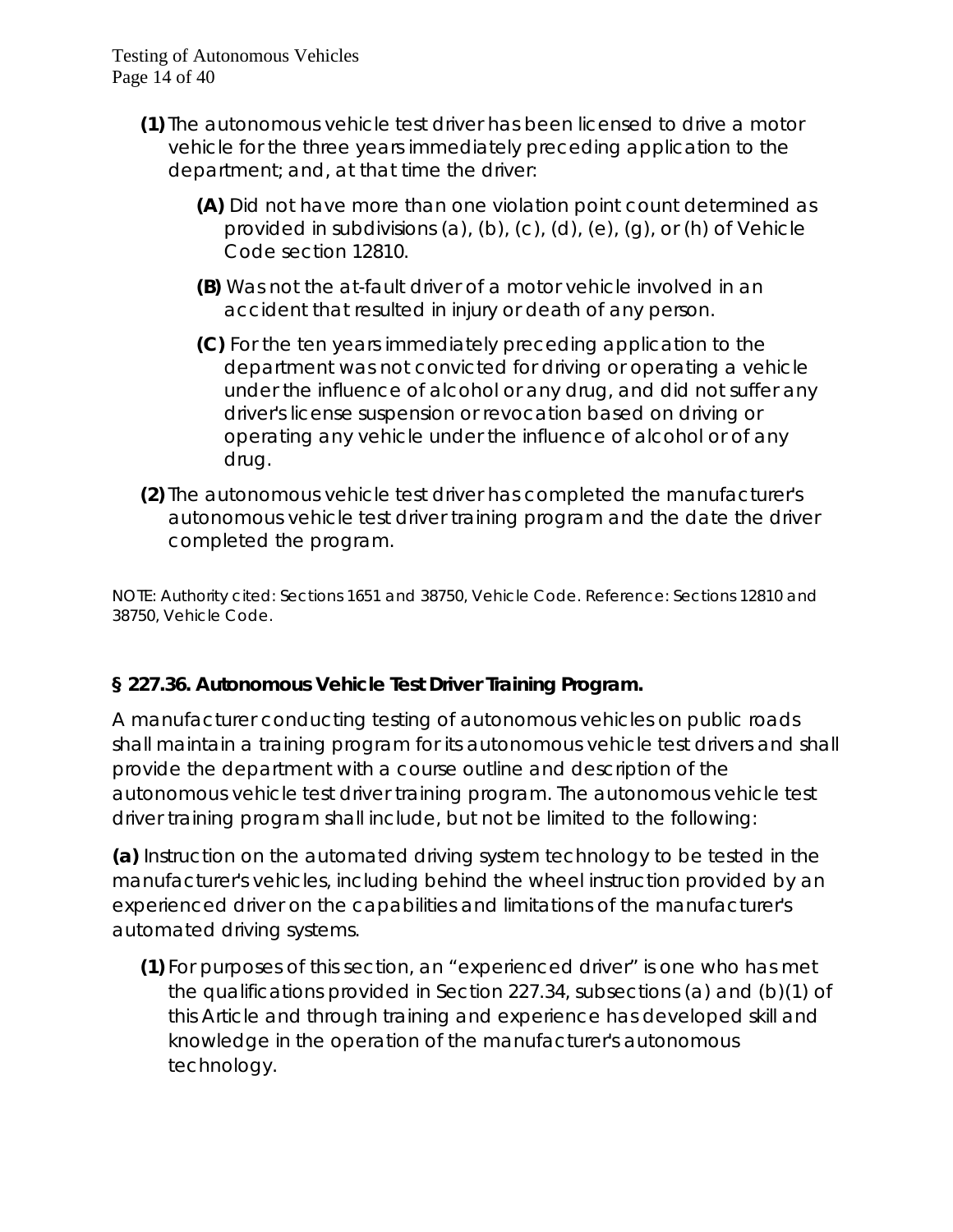**(b)** Defensive driver training, including practical experience in recovering from hazardous driving scenarios.

**(c)** Instruction that matches the level of the autonomous test vehicle driver's experience operating the specific type of automated driving system technology with the level of technical maturity of the automated system.

NOTE: Authority cited: Sections 1651 and 38750, Vehicle Code. Reference: Section 38750, Vehicle Code.

## **§ 227.38. Manufacturer's Permit to Test Autonomous Vehicles That Do Not Require a Driver.**

A manufacturer desiring to conduct testing of autonomous vehicles capable of operating without the presence of a driver inside the vehicle on public roads in California shall submit an application for a permit to conduct driverless testing to the department on Autonomous Vehicle Tester (AVT) Program Application for a Manufacturer's Testing Permit - Driverless Vehicles, form OL 318 (New 2/2017), which is hereby incorporated by reference. Notwithstanding the requirements of Sections 227.04(b), 227.24, 227.26(a) and (b), 227.32, 227.34, and 227.36, a manufacturer may conduct testing of autonomous vehicles capable of operating without the presence of a driver inside the vehicle on public roads in California if all of the following requirements are met:

**(a)** The manufacturer certifies that the local authorities, as defined in Vehicle Code section 385, within the jurisdiction where the vehicle will be tested have been provided a written notification, a copy of which must be submitted to the department, that contains all of the following:

**(1)** The operational design domain of the test vehicles.

- **(2)** A list of all public roads in the jurisdiction where the vehicles will be tested.
- **(3)** The date that testing will begin.
- **(4)** The days and times that testing will be conducted on public roads.
- **(5)** The number of vehicles to be tested and the types of vehicles to be tested.
- **(6)** Contact information, including name, telephone number, address, and email for the contact person for the manufacturer conducting the testing.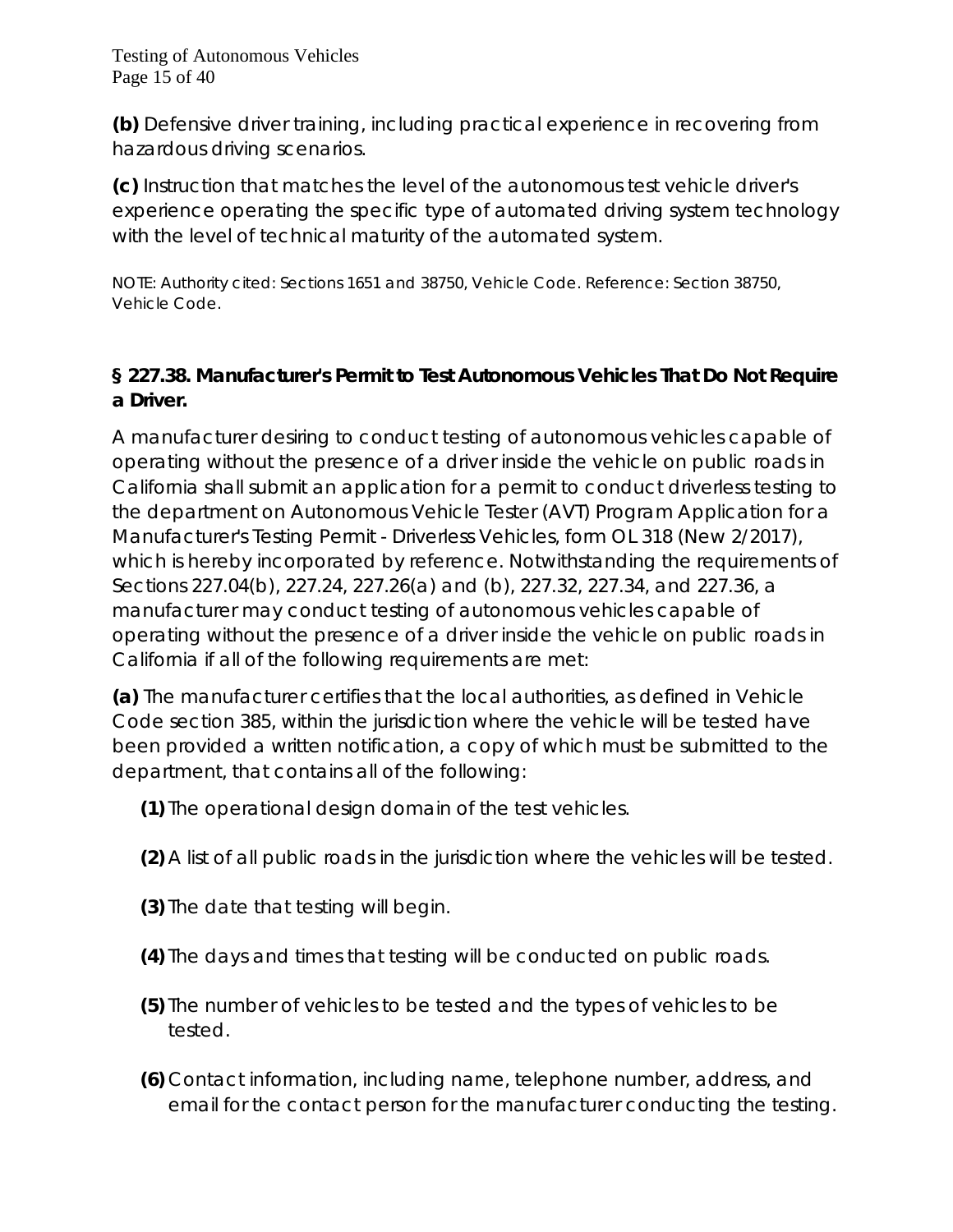Testing of Autonomous Vehicles Page 16 of 40

**(b)** The manufacturer certifies that the autonomous test vehicle complies with the all of the following:

- **(1)** There is a communication link between the vehicle and the remote operator to provide information on the vehicle's location and status and allow two-way communication between the remote operator and any passengers if the vehicle experiences any failures that would endanger the safety of the vehicle's passengers or other road users, or otherwise prevent the vehicle from functioning as intended, while operating without a driver. The certification shall include:
	- **(A)** That the manufacturer will continuously monitor the status of the vehicle and the two-way communication link while the autonomous test vehicle is being operated without a driver;
	- **(B)** A description of how the manufacturer will monitor the communication link; and,
	- **(C)** An explanation of how all of the vehicles tested by the manufacturer will be monitored.
- **(2)** There is a process to display or communicate vehicle owner or operator information as specified in Vehicle Code section 16025 in the event that the vehicle is involved in a collision or if there is a need to provide that information to a law enforcement officer for any reason.
- **(3)** The subject autonomous vehicles comply with all required Federal Motor Vehicle Safety Standards, Title 49 Code of Federal Regulations, Part 571 and the California Vehicle Code, Division 12 (Equipment of Vehicles), except for manufacturers exempt from such requirements pursuant to 49 U.S.C. § 30112(b)(10). Alternatively, the manufacturer shall provide evidence of an exemption that has been approved by the National Highway Traffic Safety Administration.

**(c)** The manufacturer certifies that the autonomous vehicles are capable of operating without the presence of a driver inside the vehicle and that the autonomous technology meets the description of a level 4 or level 5 automated driving system under SAE International's *Taxonomy and Definitions for Terms Related to Driving Automation Systems for On-Road Motor Vehicles*, standard J3016 (SEP2016), which is hereby incorporated by reference.

**(d)** The manufacturer informs the department of the intended operational design domains of the autonomous vehicle.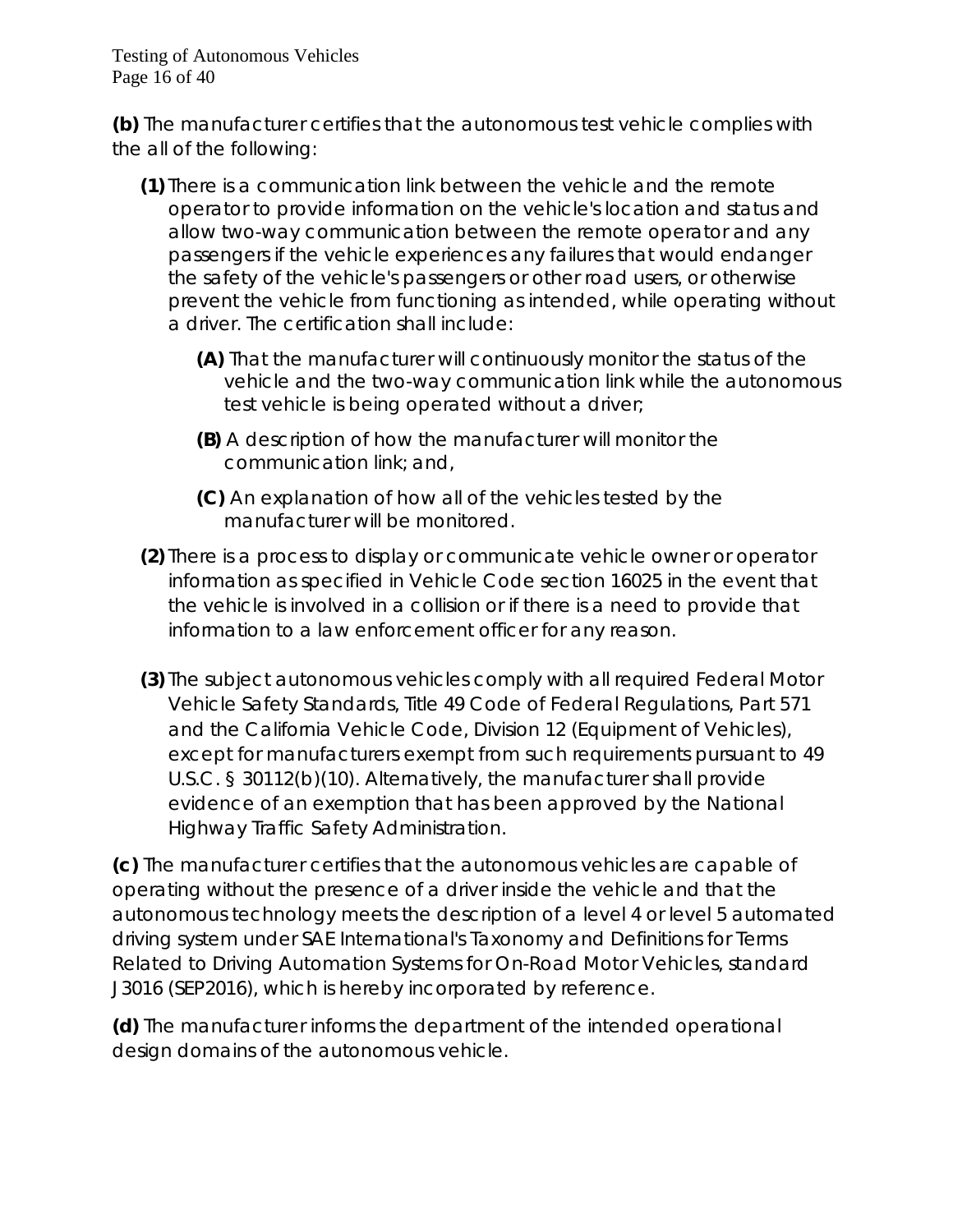Testing of Autonomous Vehicles Page 17 of 40

**(e)** The manufacturer provides a copy of a law enforcement interaction plan, which includes information that the manufacturer will make available to the law enforcement agencies and other first responders in the vicinity of the operational design domains of the autonomous vehicles that will instruct those agencies on how to interact with the vehicle in emergency and traffic enforcement situations. For the purposes of this section "first responder" means law enforcement, fire department, and emergency medical personnel.

- **(1)** The law enforcement interaction plan shall include, but not be limited to the following:
	- **(A)** How to communicate with a remote operator of the vehicle who is available at all times that the vehicle is in operation, including providing a contact telephone number for the manufacturer;
	- **(B)** Where, in the vehicle, to obtain owner information, vehicle registration, and proof of insurance in the event of a collision or traffic violation involving the vehicle;
	- **(C)** How to safely remove the vehicle from the roadway;
	- **(D)** How to recognize whether the vehicle is in autonomous mode, and if possible, how to safely disengage the autonomous mode;
	- **(E)** How to detect and ensure that the autonomous mode has actually been deactivated,
	- **(F)** How to safely interact with electric and hybrid vehicles, when applicable.
	- **(G)** A description of the operational design domain of the vehicle.
	- **(H)** Any additional information the manufacturer deems necessary regarding hazardous conditions or public safety risks associated with the operation of the autonomous vehicle.
- **(2)** The law enforcement interaction plan shall be reviewed on a regular basis by the manufacturer and updated as changes are needed, but no less than an annual basis.
- **(3)** Within 10 days of approval of the testing application, the manufacturer shall submit the law enforcement interaction plan to the California Highway Patrol by E-mail to, **AVUnit@chp.ca.gov.**
- **(4)** Manufacturers shall provide other law enforcement agencies and first responders in the vicinity of the operational design domain where testing of driverless autonomous vehicles is being conducted and the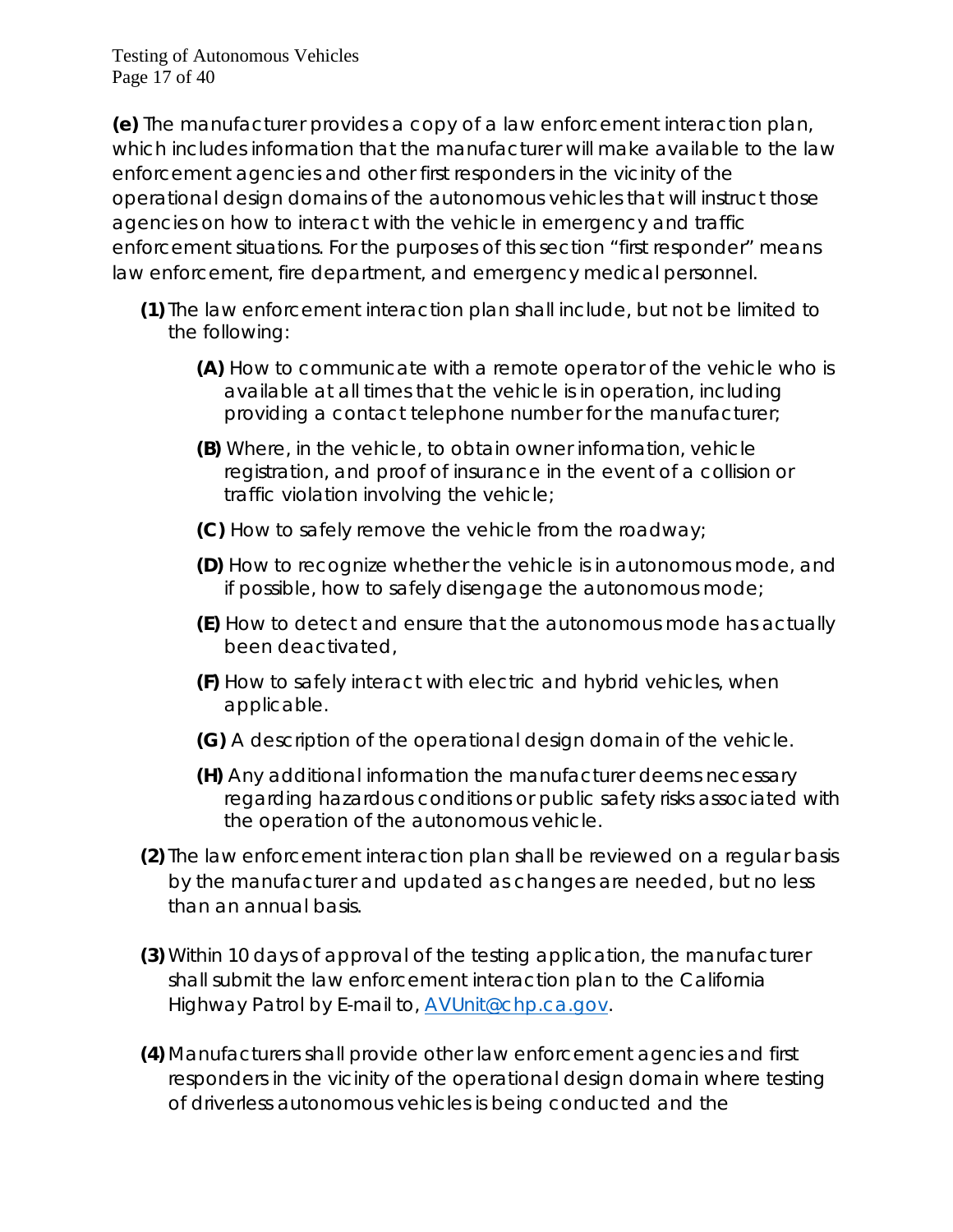Testing of Autonomous Vehicles Page 18 of 40

> department with the internet web site address where the law enforcement interaction plan may be accessed.

**(f)** The manufacturer shall maintain a training program for its remote operators and certify that each remote operator has completed training sufficient to enable him or her to safely execute the duties of a remote operator and possesses the proper class of license for the type of test vehicle being operated. The manufacturer shall provide the department with a course outline and description of the remote operator training program and the date that each remote operator completed the program. The remote operator training program shall include, but not be limited to the following:

- **(1)**Instruction on the automated driving system technology being tested, including how to respond to emergency situations and hazardous driving scenarios that could be experienced by the vehicle or the vehicle's occupants.
- **(2)** The instruction shall match the level and technical maturity of the automated driving system.

**(g)** Manufacturers that have publicly disclosed an assessment demonstrating their approaches to achieving safety shall provide the department with a copy of that assessment.

**(h)** The manufacturer shall disclose to any passenger in the vehicle that is not an employee, contractor, or designee of the manufacturer what personal information, if any, that may be collected about the passenger and how it will be used.

**(i)** The manufacturer shall submit the fee of three thousand six hundred dollars (\$3,600.00) for the processing of the application which will accommodate up to 10 driverless autonomous test vehicles. The manufacturer may supplement the application with additional pages to add more than 10 vehicles by submitting the additional fee of fifty dollars (\$50) for each set of 1 to 10 vehicles.

**(j)** Within ten (10) days of any change to the contact information or the name of the manufacturer provided on the Application for Manufacturer's Testing Permit - Driverless Vehicles, a manufacturer shall notify the department in writing on the manufacturer's letterhead of the change, including changes in contact names, telephone numbers, or mailing address.

**(k)** The manufacturer shall submit a revised form OL 318 as specified in subdivision (m) of this section prior to implementing changes to: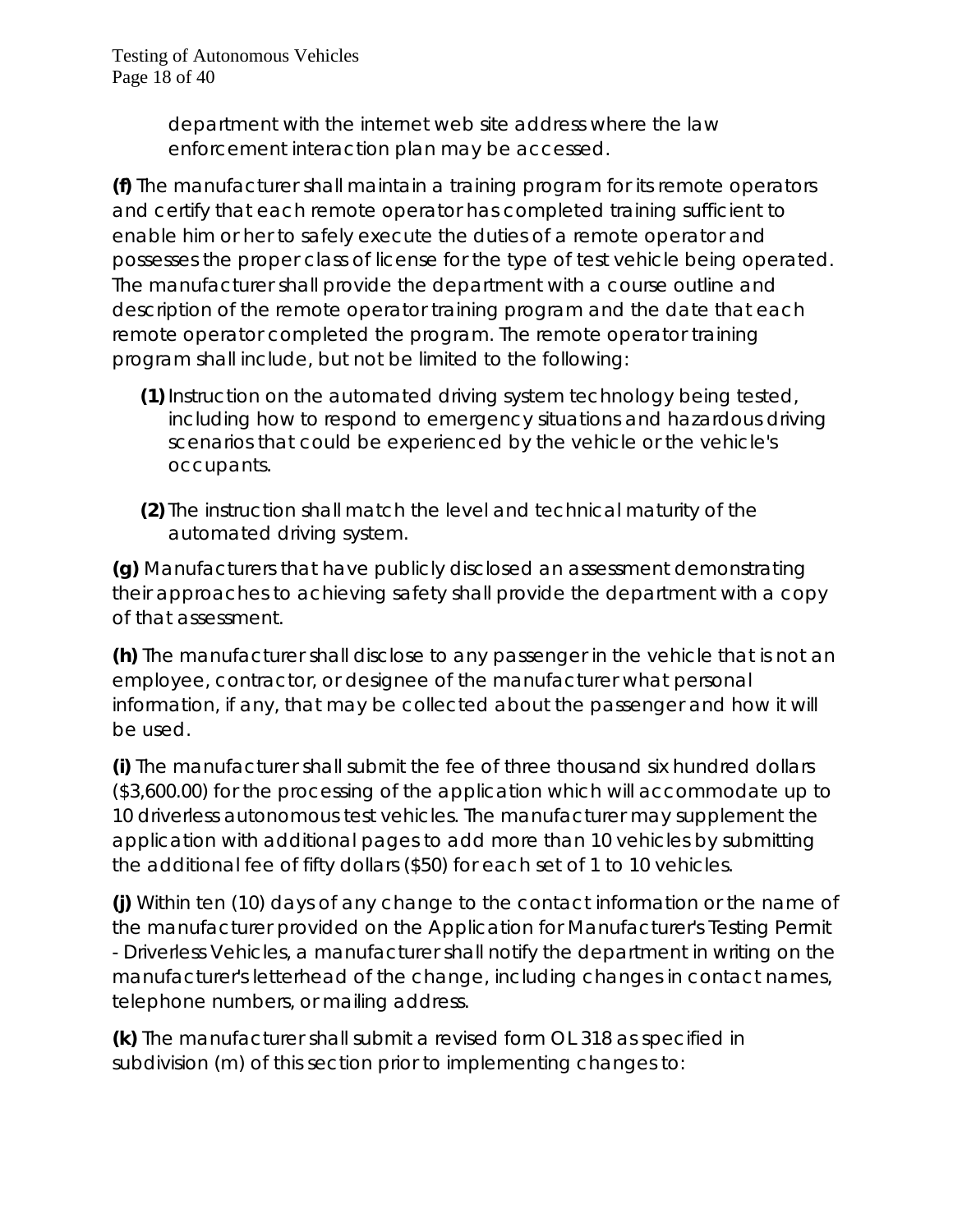- **(1)** Make the vehicle capable of operation at a SAE International level that is different than and/or in addition to the level in the approved permit.
- **(2)** Make the vehicle capable of operation on a roadway type that is different than and/or in addition to those in the approved permit.
- **(3)**Increase the maximum speed of the vehicle by more than 15 miles per hour.
- **(4)** Make the vehicle capable of operation in geographic areas different than and/or in addition to those in the approved permit.

**(***l***)** Any changes or modifications to the Manufacturer's Testing Permit - Driverless Vehicles required by the manufacturer during the term of the permit shall be accomplished by submitting a revised form OL 318 and submit the additional fee of seventy dollars (\$70) for the processing of the modification.

NOTE: Authority cited: Sections 1651 and 38750, Vehicle Code. Reference: Sections 385, 16025 and 38750, Vehicle Code; and Title 49 Code of Federal Regulations, Part 571.

## **§ 227.40. Refusal of Autonomous Vehicle Testing Permit or Testing Permit Renewal.**

The department may refuse an application for an original or a renewal of a Manufacturer's Testing Permit or a Manufacturer's Testing Permit - Driverless Vehicles:

**(a)** For a violation of Vehicle Code section 38750 or this Article.

**(b)** For any act or omission of the manufacturer or one of its agents, employees, contractors, or designees which the department finds makes the conduct of autonomous vehicle testing on public roads by the manufacturer an unreasonable risk to the public.

**(c)** The department shall provide a written notice of a refusal to issue a Manufacturer's Testing Permit, or a Manufacturer's Testing Permit - Driverless Vehicles as specified in Government Code section 11504.

NOTE: Authority cited: Sections 1651 and 38750, Vehicle Code. Reference: Section 11504, Government Code; and Section 38750, Vehicle Code.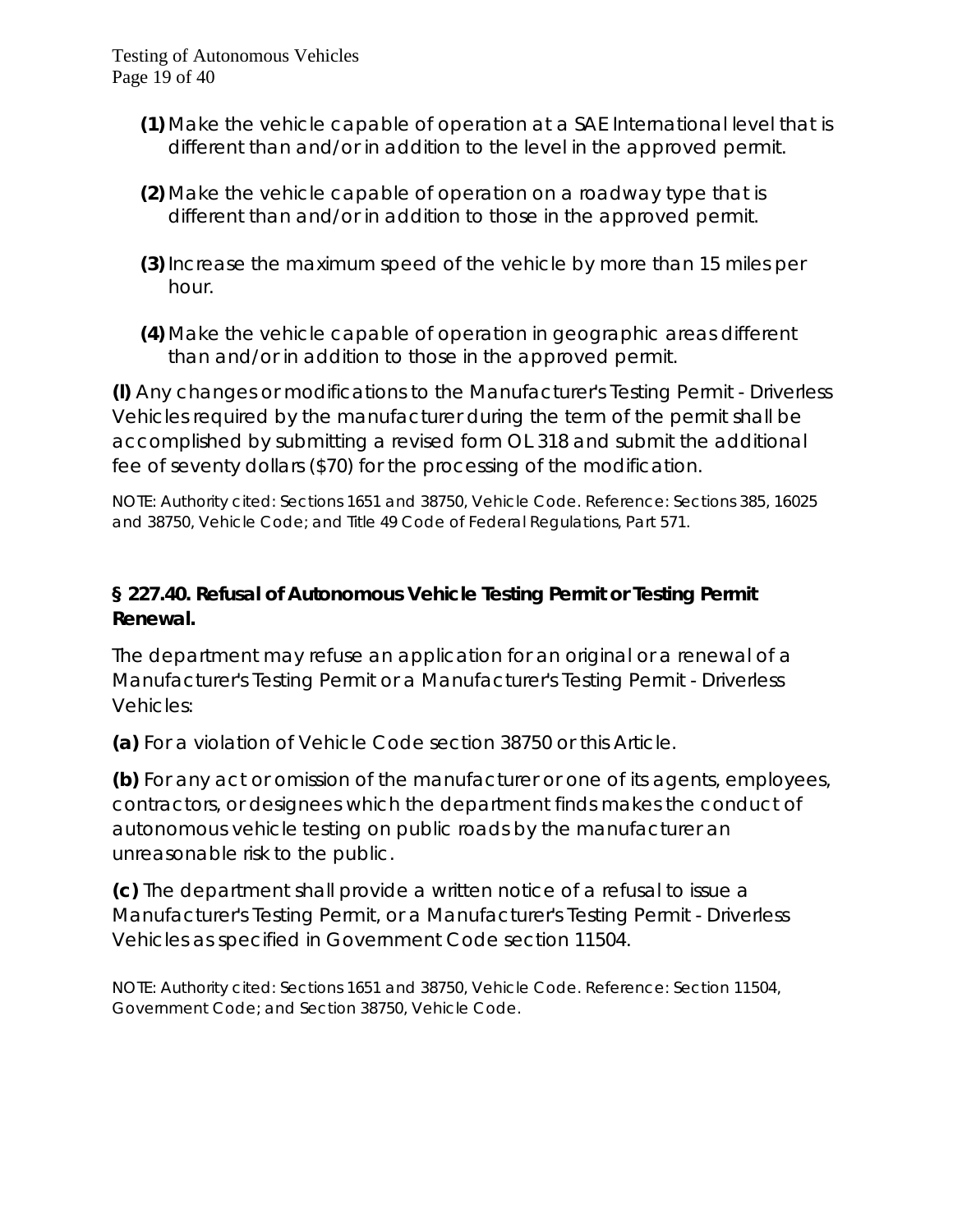#### **§ 227.42. Suspension or Revocation of Autonomous Vehicle Testing Permit.**

**(a)** The department may suspend or revoke the Manufacturer's Testing Permit of any manufacturer for any of the following reasons:

- **(1)** The manufacturer has failed to maintain financial responsibility in the amount required by Vehicle Code section 38750 and Sections 227.06, 227.08, or 227.12 of this Article.
- **(2)** The manufacturer has violated Vehicle Code section 38750 or this Article.
- **(3)** Any act or omission of the manufacturer or one of its agents, employees, contractors, or designees which the department finds makes the conduct of autonomous vehicle testing on public roads by the manufacturer an unreasonable risk to the public.

**(b)** The department may suspend or revoke the Manufacturer's Testing Permit - Driverless Vehicles of any manufacturer for any of the following reasons:

- **(1)** The manufacturer has failed to maintain financial responsibility in the amount required by Vehicle Code section 38570 and Sections 227.06, 227.08, or 227.12 of this Article.
- **(2)** The manufacturer has violated Vehicle Code section 38750 or this Article.
- **(3)** The manufacturer's driverless autonomous vehicles are operating outside of operational design domain specified in the application submitted pursuant to Section 227.38 of this article.
- **(4)** The manufacturer fails to make the disclosures required by subdivision (i) of Section 227.38.
- **(5)** Any act or omission of the manufacturer or one of its agents, employees, contractors, or designees which the department finds makes the conduct of autonomous vehicle testing on public roads by the manufacturer an unreasonable risk to the public.

**(c)** The department will provide a 15-day written notice and follow the procedures specified in Government Code section 11505, to the manufacturer before suspending or revoking the Manufacturer's Testing Permit or a Manufacturer's Testing Permit - Driverless Vehicles. However, the department shall immediately suspend or revoke the Manufacturer's Testing Permit or a Manufacturer's Testing Permit - Driverless Vehicles if a manufacturer is engaging in a practice in such a manner that immediate suspension is required for the safety of persons on a public road.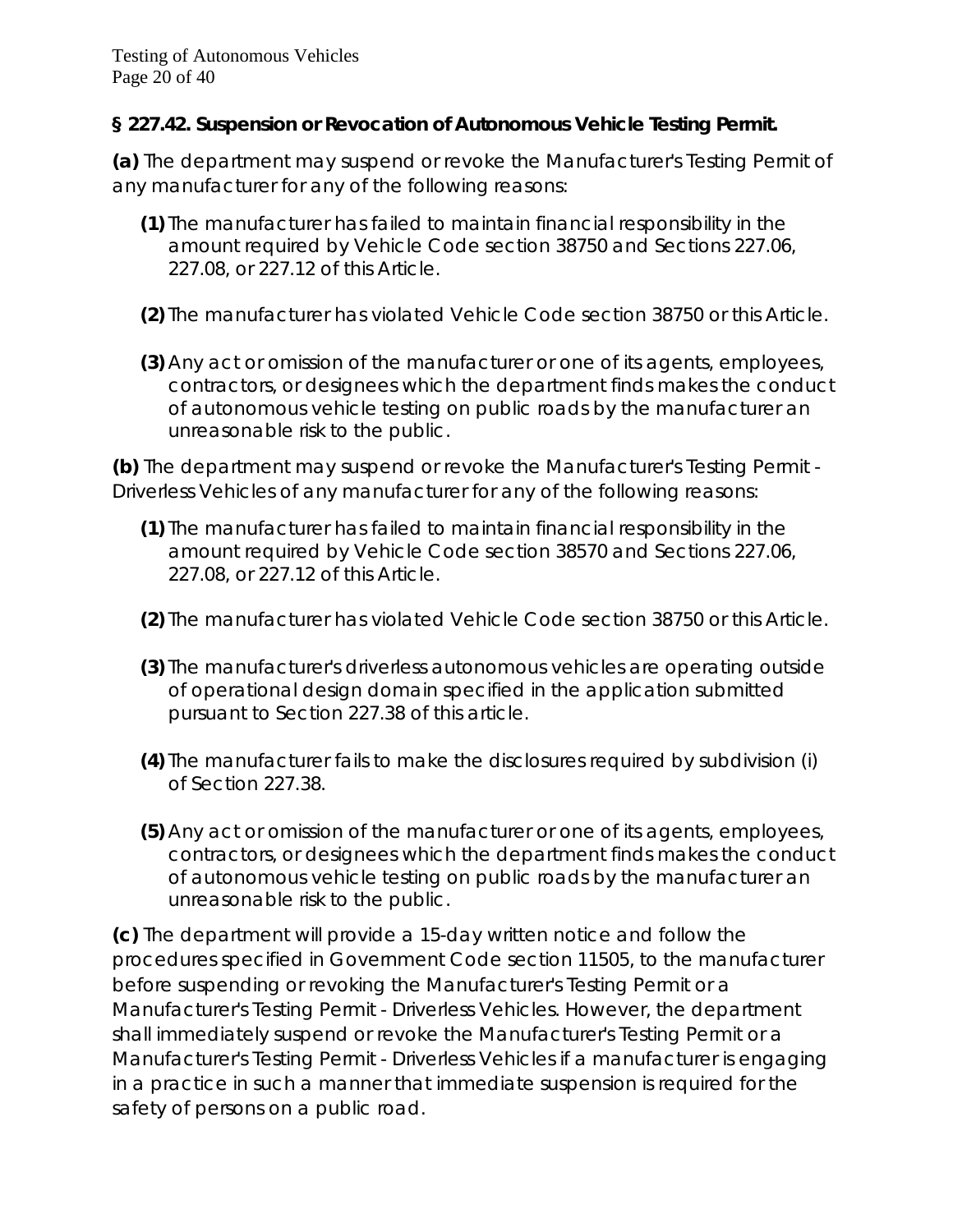NOTE: Authority cited: Sections 1651 and 38750, Vehicle Code. Reference: Section 11505, Government Code; and Section 38750, Vehicle Code.

## **§ 227.44. Demand for Hearing.**

**(a)** Upon a refusal by the department to issue or renew a Manufacturer's Testing Permit or a Manufacturer's Testing Permit - Driverless Vehicles, or upon the suspension or revocation of either permit by the department, the manufacturer shall be entitled to demand in writing a hearing before the director or his or her representative within 60 days after the notice of refusal.

**(b)** The hearing shall be conducted pursuant to the provisions of Chapter 5 (commencing with Section 11500) of Part 1 of Division 3 of Title 2 of the Government Code.

NOTE: Authority cited: Sections 1651 and 38750, Vehicle Code. Reference: Section 11500, Government Code; and 38750, Vehicle Code.

#### **§ 227.46. Reinstatement of Testing Permit.**

Upon the suspension or revocation of a Manufacturer's Testing Permit or a Manufacturer's Testing Permit - Driverless Vehicles by the department, the manufacturer shall cease all testing of autonomous vehicles on public roads until the department has verified that the manufacturer has taken appropriate action to correct the deficiencies that caused the suspension or revocation and the department has lifted the suspension or revocation.

NOTE: Authority cited: Sections 1651 and 38750, Vehicle Code. Reference: Section 38750, Vehicle Code.

## **§ 227.48. Reporting Collisions.**

A manufacturer whose autonomous vehicle while operating under a Manufacturer's Testing Permit or a Manufacturer's Testing Permit - Driverless Vehicles is in any manner involved in a collision originating from the operation of the autonomous vehicle on a public road that resulted in the damage of property or in bodily injury or death shall report the collision to the department, within 10 days after the collision, on Report of Traffic Collision Involving an Autonomous Vehicle, form OL 316 (REV 2/2017) which is hereby incorporated by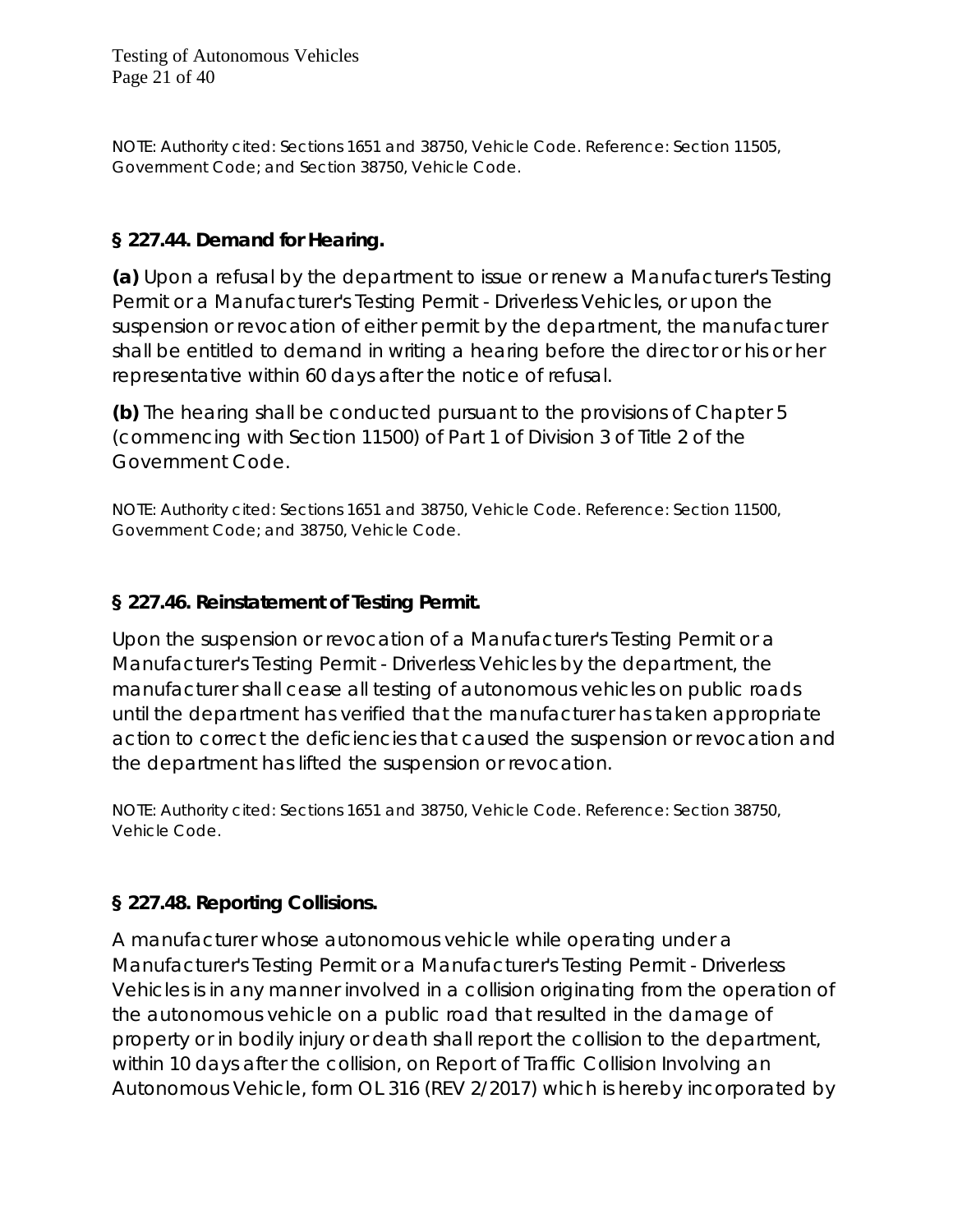Testing of Autonomous Vehicles Page 22 of 40

reference. The manufacturer shall identify on the form, by name and current address, if available, all persons involved in the collision, and a full description of how the collision occurred. Nothing in this section relieves any person from compliance with any other statutory and/or regulatory collision reporting requirements.

NOTE: Authority cited: Sections 1651 and 38750, Vehicle Code. Reference: Section 38750, Vehicle Code.

## **§ 227.50. Reporting Disengagement of Autonomous Mode.**

**(a)** Upon receipt of a Manufacturer's Testing Permit or a Manufacturer's Testing Permit - Driverless Vehicles, a manufacturer shall commence retaining data related to the disengagement of the autonomous mode. For the purposes of this section, "disengagement" means a deactivation of the autonomous mode when a failure of the autonomous technology is detected or when the safe operation of the vehicle requires that the autonomous vehicle test driver disengage the autonomous mode and take immediate manual control of the vehicle, or in the case of driverless vehicles, when the safety of the vehicle, the occupants of the vehicle, or the public requires that the autonomous technology be deactivated.

**(b)** Every manufacturer authorized under this article to test autonomous vehicles on public roads shall prepare and submit to the department an annual report summarizing the information compiled pursuant to subsection (a) by January 1st, of each year.

- **(1)** The first report shall cover the period from the date of issuance of the Manufacturer's Testing Permit or a Manufacturer's Testing Permit - Driverless Vehicles to November 30th of the following year. A manufacturer that holds both a Manufacturer's Testing Permit and a Manufacturer's Testing Permit - Driverless Vehicles may submit a single report that makes clear which disengagements occurred under each type of testing permit.
- **(2)** After the first report, subsequent annual reports shall cover the period December 1st of the current year to November 30th of the following year.
- **(3)** The annual report shall summarize disengagements as follows:
	- **(A)**An indication of whether the test vehicle is capable of operating without a driver,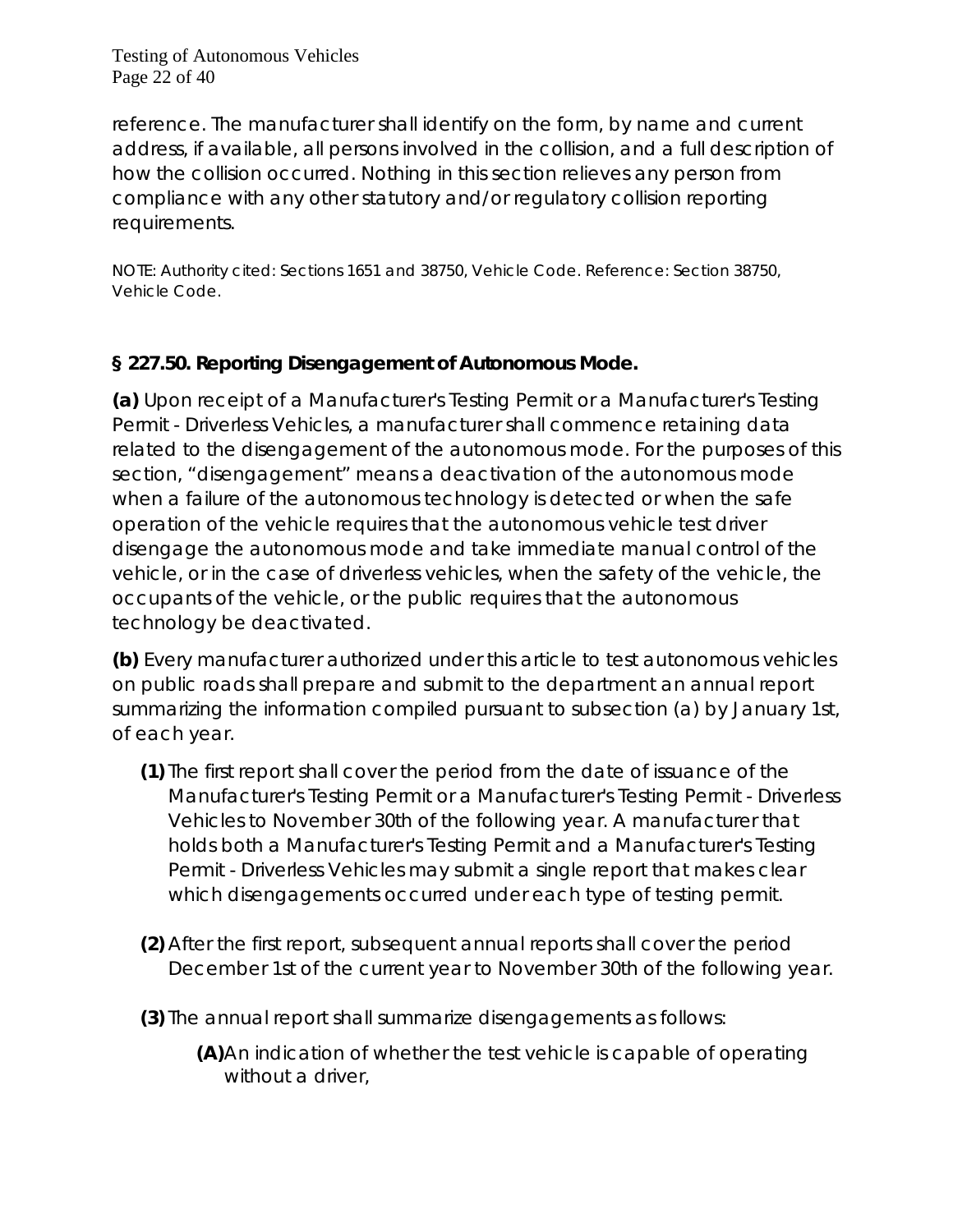- **(B)** The circumstances or testing conditions at the time of the disengagement including:
	- **(i)** The location: interstate, freeway, highway, rural road, street, or parking facility.
	- **(ii)** Whether the vehicle was operating with or without a driver at the time of the disengagement.
	- **(iii)** A description of the facts causing the disengagements, including: weather conditions, road surface or traffic conditions, construction, emergencies, accidents or collisions. The description should be written in plain language with enough detail that a non-technical person can understand the circumstances triggering the disengagement.
	- **(iv)** The party that initiated the disengagement (autonomous technology, autonomous vehicle test driver, remote operator, or passenger).
- **(4)** The annual report shall include the total number of miles each autonomous vehicle tested in autonomous mode on public roads each month.

**(c)** The annual report shall be submitted to the department on the Annual Report of Autonomous Vehicle Disengagements, form OL 311R (NEW 9/2017), which is hereby incorporated by reference.

NOTE: Authority cited: Sections 1651 and 38750, Vehicle Code. Reference: Section 38750, Vehicle Code.

## **§ 227.52. Test Vehicle Registration and Certificates of Title.**

**(a)** A person shall not drive, move, or leave standing an autonomous test vehicle upon public roads unless the department has been notified of its use pursuant to Section 227.16 of this Article.

**(b)** In addition to the requirements set forth in Vehicle Code section 4150, an application for original registration of an autonomous test vehicle shall include:

**(1)** The certificate of ownership or certificate of origination from the vehicle manufacturer as defined in Vehicle Code section 672.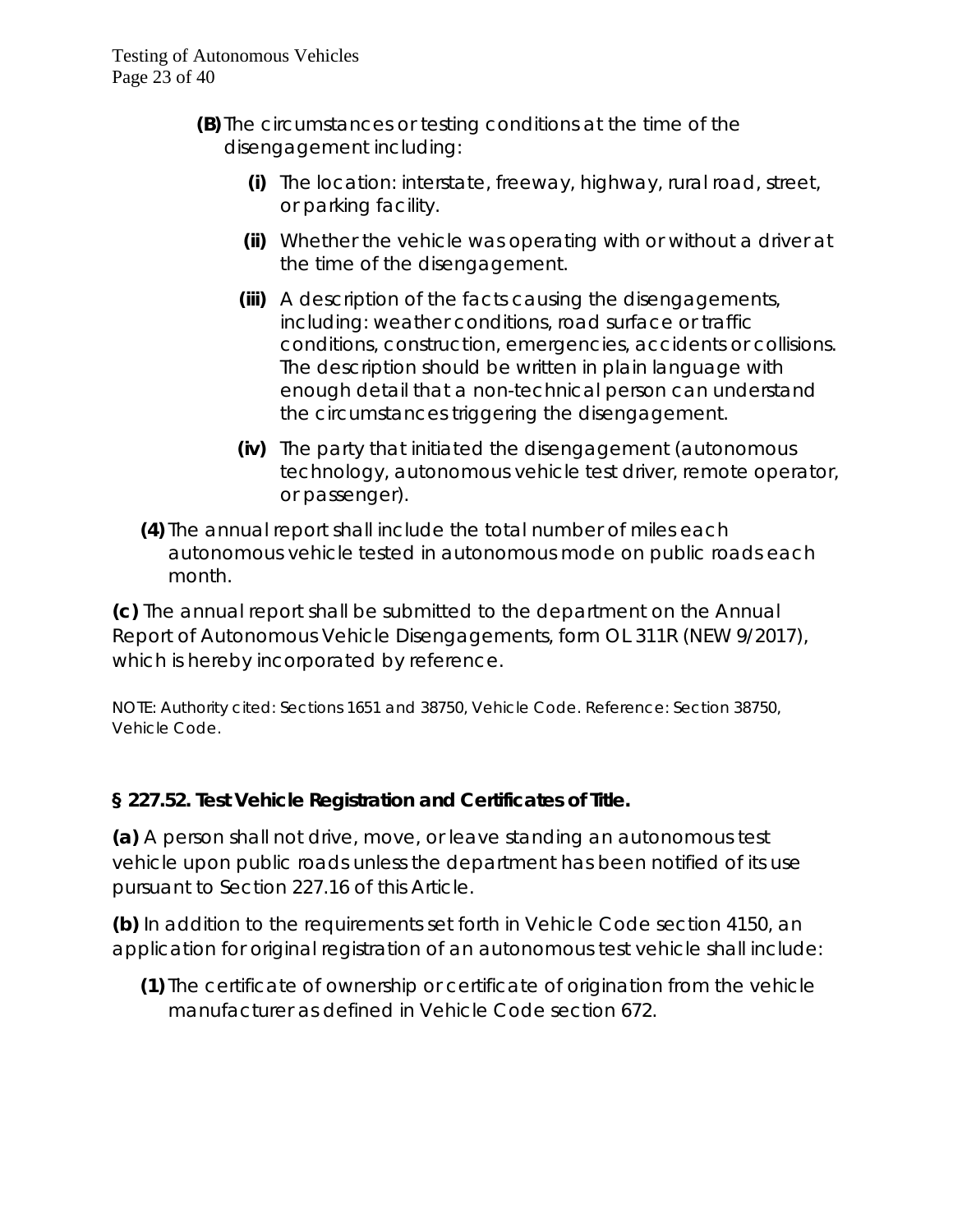Testing of Autonomous Vehicles Page 24 of 40

> **(2)** A written description of the autonomous technology or features integrated into the vehicle and the functional capabilities made possible by this technology.

**(c)** In addition to the requirements set forth in Vehicle Code section 5902, an application for transfer of ownership of an autonomous test vehicle shall include a written description of the autonomous technology or features integrated into the vehicle.

**(d)** An autonomous test vehicle shall be identified as such on the face of the registration card and any certificate of ownership and the Autonomous Vehicle Testing (AVT) Program Test Vehicle Permit, form OL 313 (REV 2/2017), which is incorporated by reference, issued by the department pursuant to this Article.

NOTE: Authority cited: Sections 1651 and 38750, Vehicle Code. Reference: Section 43014, Health and Safety Code; and Sections 672, 4150, 5902, 9255.1 and 38750, Vehicle Code.

## **§ 227.54. Transfers of Interest or Title for an Autonomous Test Vehicle.**

No person shall offer for sale, sell, transfer, or dispose of an autonomous test vehicle, or major component parts for such a vehicle that has been used for testing purposes on public roads except as follows:

**(a)** To a manufacturer holding a valid autonomous vehicle Manufacturer's Testing Permit or a Manufacturer's Testing Permit - Driverless Vehicles.

**(b)** The manufacturer disposing of the vehicle has obtained a Nonrepairable Vehicle Certificate ensuring that the vehicle is not retitled or resold, and ownership of the vehicle is transferred to an auto dismantler.

**(c)** Transfer of ownership to an educational or research institution or a museum where it would be appropriate for display or study.

**(d)** The manufacturer disposing of the vehicle has obtained a Nonrepairable Vehicle Certificate ensuring that the vehicle is not retitled or resold and the manufacturer has internally dismantled or disposed of its own vehicle and its major component parts.

NOTE: Authority cited: Sections 1651 and 38750; Vehicle Code. Reference: Section 38750; Vehicle Code.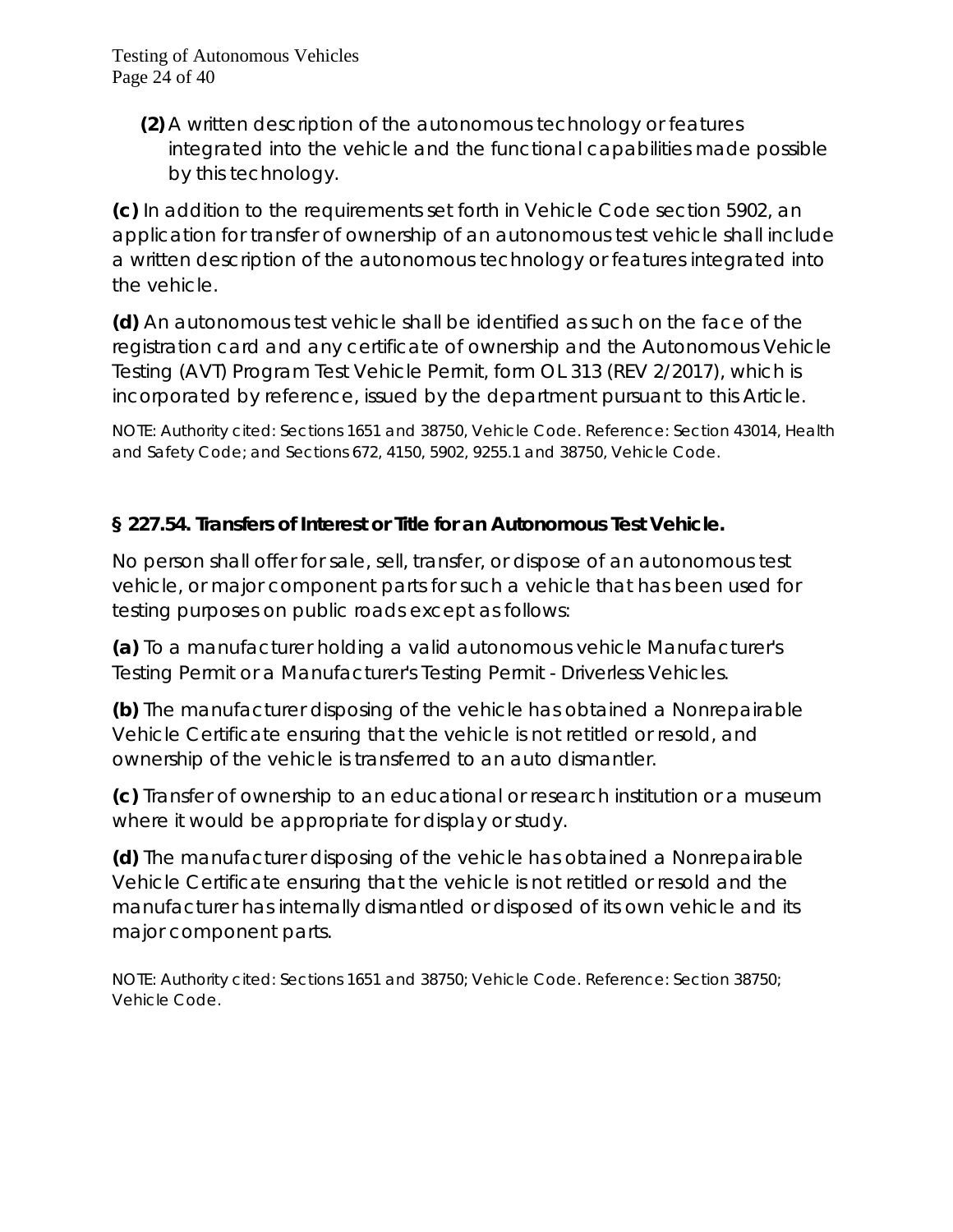# **Title 13, Division 1, Chapter 1 Article 3.8 – Deployment of Autonomous Vehicles**

#### **§228.00. Purpose**

In the National Traffic and Motor Vehicle Safety Act of 1966 (49 U.S.C. section 30101 et seq.; "Safety Act"), Congress directed the U.S. Department of Transportation to prescribe motor vehicle safety standards. The National Highway Traffic Safety Administration is vested with the authority to develop Federal Motor Vehicle Safety Standards (49 C.F.R. Part 501, section 501.3). Under the Safety Act, no motor vehicle can be sold for use on public roads in the United States unless the vehicle manufacturer certifies that the vehicle meets the performance requirements specified in the Federal Motor Vehicle Safety Standards adopted by the National Highway Traffic Safety Administration, or the manufacturer has received the appropriate exemption from the National Highway Safety Administration.

**(a)** The regulations in this article implement, interpret and make specific Division 16.6 (commencing with section 38750) of the Vehicle Code, originally added by Statutes of 2012, Chapter 570 (SB 1298), providing for the regulation of the deployment of autonomous vehicles on public roads in California consistent with the Federal Motor Vehicle Safety Standards.

**(b)** An autonomous vehicle shall not be deployed on public roads in California except as permitted under Vehicle Code section 38750 and the regulations in this article.

NOTE: Authority cited: Sections 1651 and 38750, Vehicle Code. Reference: Section 38750, Vehicle Code.

#### **§228.02. Definitions**

As used in this article the following definitions apply:

**(a)** "Autonomous technology data recorder" is a mechanism, in addition to, and separate from, any other mechanism required by law, installed in an autonomous vehicle to record technical information about the status and operation of the vehicle's autonomous technology sensors for 30 seconds prior to a collision.

**(b)** "Autonomous vehicle" means any vehicle equipped with technology that is a combination of both hardware and software that has the capability of performing the dynamic driving task without the active physical control or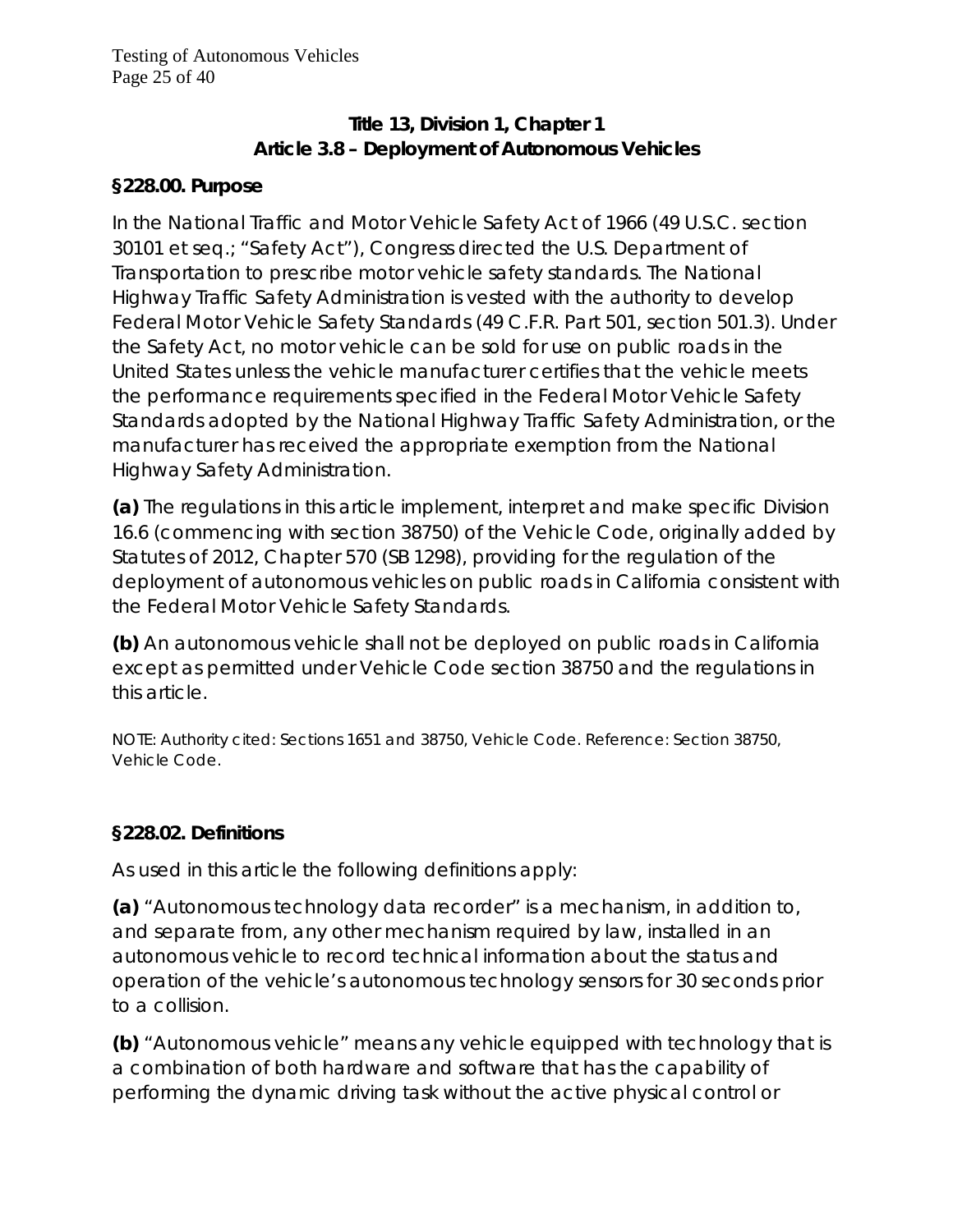Testing of Autonomous Vehicles Page 26 of 40

monitoring of a natural person, excluding vehicles equipped with one or more systems that enhance safety or provide driver assistance but are not capable of driving or operating the vehicle without the active physical control or monitoring of a human. For the purposes of this article an "autonomous vehicle" meets the definition of levels 3, 4, or 5 of the SAE International's *Taxonomy and Definitions for Terms Related to Driving Automation Systems for On-Road Motor Vehicles, Standard J3016 (SEP2016),* which is hereby incorporated by reference.

**(c)** "Deployment" means the operation of an autonomous vehicle on public roads by members of the public who are not employees, contractors, or designees of a manufacturer or for purposes of sale, lease, providing transportation services or transporting property for a fee, or otherwise making commercially available outside of a testing program.

**(d)** The definitions specified in Section 227.02 of Article 3.7 shall also apply to this article.

NOTE: Authority cited: Sections 1651 and 38750, Vehicle Code. Reference: Section 38750, Vehicle Code.

#### **§228.04. Financial Requirements for a Permit to Deploy Autonomous Vehicles on Public Roads.**

**(a)** A manufacturer of autonomous vehicles, both those that require a driver inside the vehicle and those that do not require a driver inside the vehicle, may satisfy the requirements of Vehicle Code section 38750 (c)(3) by presenting evidence of one of the following:

- **(1)** The manufacturer has in place and has provided the department with evidence of the manufacturer's ability to respond to a judgment or judgments for damages for personal injury, death, or property damage arising from collisions or accidents caused by the autonomous vehicles produced by the manufacturer in the form of an instrument of insurance, a surety bond, or proof of self-insurance.
- **(2)** A surety bond, that meets the requirements of Section 227.10 of Article 3.7, and is conditioned that the surety shall be liable if the manufacturer, as principal, fails to pay any final judgment for damages for personal injury, death or property damage arising from a collision involving an autonomous vehicle deployed by the manufacturer pursuant to Vehicle Code section 38750(c), and shall be submitted to the department with the Autonomous Vehicles Manufacturer Deployment Program Surety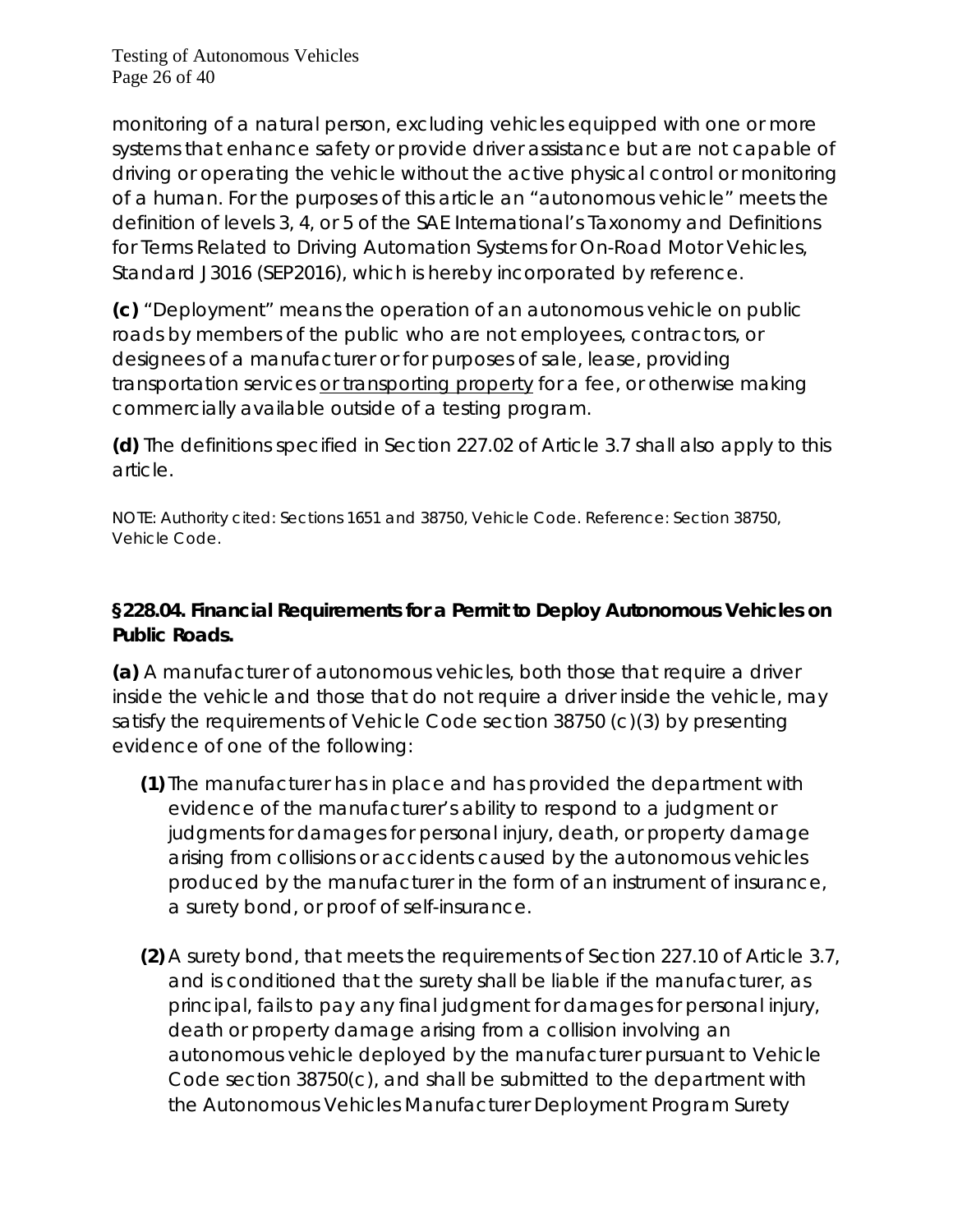Bond, form OL 317A (New 6/2014), which is hereby incorporated by reference.

- **(3)** An insurance that meets the requirements of Section 227.08 of Article 3.7.
- **(4)** A proof of self-insurance shall meet the requirements of, and be governed by, Section 227.12 of Article 3.7 and shall be submitted to the department on an Autonomous Vehicle Manufacturer's Deployment Program Application for Certificate of Self-Insurance, form OL 319A (New 2/2017), which is hereby incorporated by reference.

**(b)** Any cancellation of the permission to satisfy the requirements of Vehicle Code section 38750, subsection (c)(3), shall be subject to the hearing requirements provided in these regulations for the suspension or revocation of permits or authorizations.

**(c)** The manufacturer's evidence of financial responsibility as required by Vehicle Code section 38750, subsection (c)(3), is in addition to that required by Vehicle Code section 38750, subsection (b)(3), and does not absolve any vehicle owner of the requirement to be able to show, at all times, evidence of financial responsibility in the amounts specified in Vehicle Code section 16056.

NOTE: Authority cited: Sections 1651, and 38750, Vehicle Code. Reference: Section 995.010, Code of Civil Procedure; Sections 11110 through 11113, Government Code; Section 16056, and Section 38750, Vehicle Code.

## **§228.06. Application for a Permit for Post-Testing Deployment of Autonomous Vehicles on Public Roads.**

**(a)** Except for testing as provided in Sections 227.30 and 227.38 of Article 3.7 an autonomous vehicle shall not be deployed on any public road in California until the manufacturer has submitted and the department has approved an Application for a Permit to Deploy Autonomous Vehicles on Public Streets, form OL 321 (New 2/2017), which is hereby incorporated by reference.

**(1)** The manufacturer shall identify in the application the operational design domain in which the subject autonomous vehicles are designed to operate and certify that the vehicles are designed to be incapable of operating in the autonomous mode in areas outside of the disclosed operational design domain.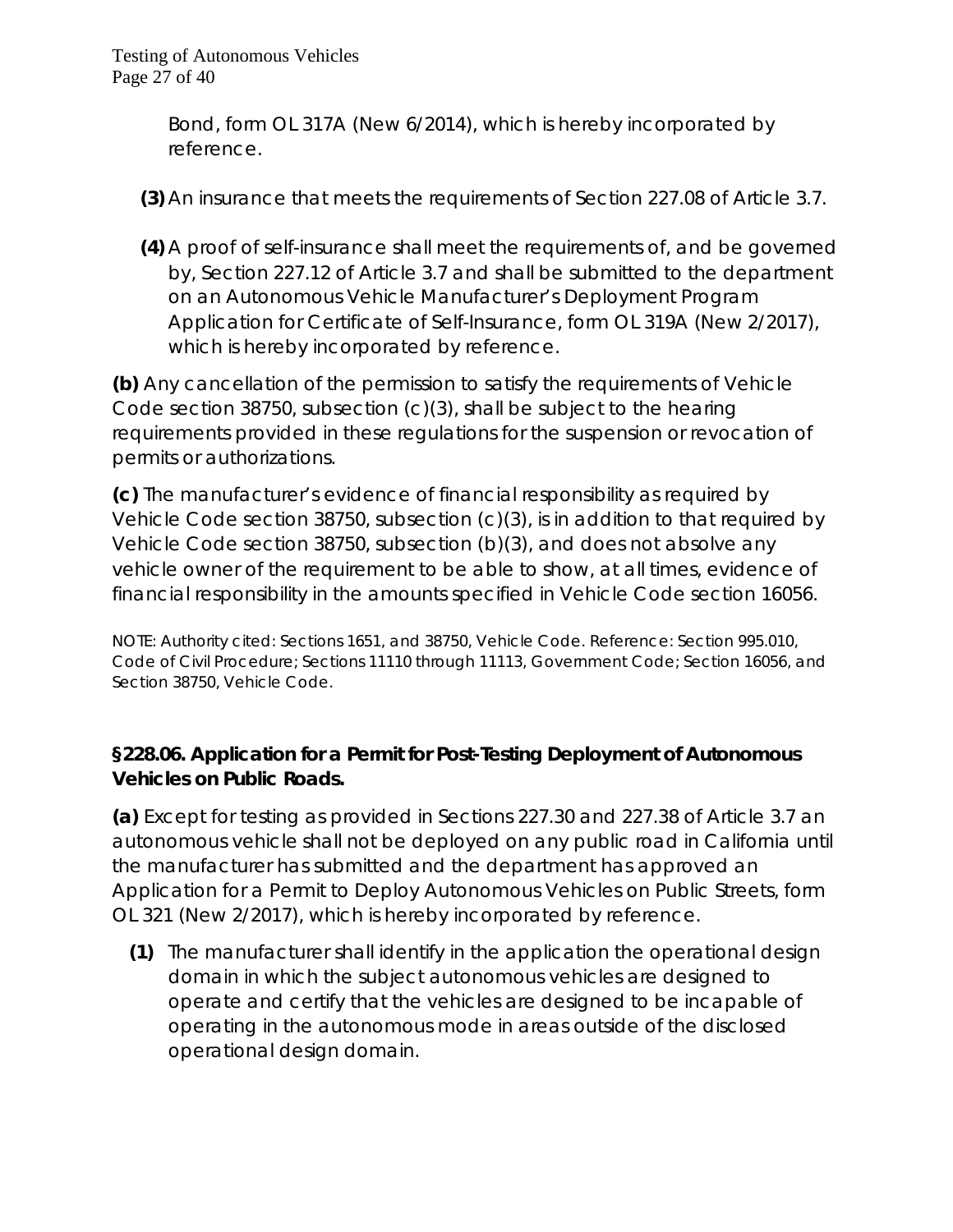#### Testing of Autonomous Vehicles Page 28 of 40

- **(2)** The manufacturer shall identify any commonly-occurring or restricted conditions, including but not limited to: snow, fog, black ice, wet road surfaces, construction zones, and geo-fencing by location or road type, under which the vehicles are either designed to be incapable of operating or unable to operate reliably in the autonomous mode or state the mechanism for safely disengaging out of autonomous mode in the event of experiencing conditions outside of its operational design domain.
- **(3)** The manufacturer shall describe how the vehicle is designed to react when it is outside of its operational design domain or encounters the commonly-occurring or restricted conditions disclosed on the application. Such reactions can include measures such as notifying and transitioning control to the driver, transitioning to a minimal risk condition, moving the vehicle a safe distance from the travel lanes, or activating systems that will allow the vehicle to continue operation until it has reached a location where it can come to a complete stop.
- **(4)** The manufacturer shall submit the fee of three thousand two hundred and seventy-five dollars (\$3,275) for the processing of the application.
- **(5)** The manufacturer must provide on the application the number of the Manufacturer's License issued by the department pursuant to Vehicle Code section 11701.
- **(6)** The manufacturer shall certify in the application that the autonomous vehicles are equipped with an autonomous technology data recorder that captures and stores autonomous technology sensor data for all vehicle functions that are controlled by the autonomous technology at least 30 seconds before a collision with another vehicle, person, or other object while the vehicle is operating in autonomous mode. The data captured and stored by the autonomous technology data recorder, in a read only format, must be capable of being accessed and retrieved by a commercially available tool.
- **(7)** The manufacturer shall certify that the autonomous vehicles comply with all applicable Federal Motor Vehicle Safety Standards, Title 49 Code of Federal Regulations, Part 571, and the California Vehicle Code, Division 12 (Equipment of Vehicles), or the manufacturer shall provide evidence of an exemption that has been approved by the National Highway Traffic Safety Administration.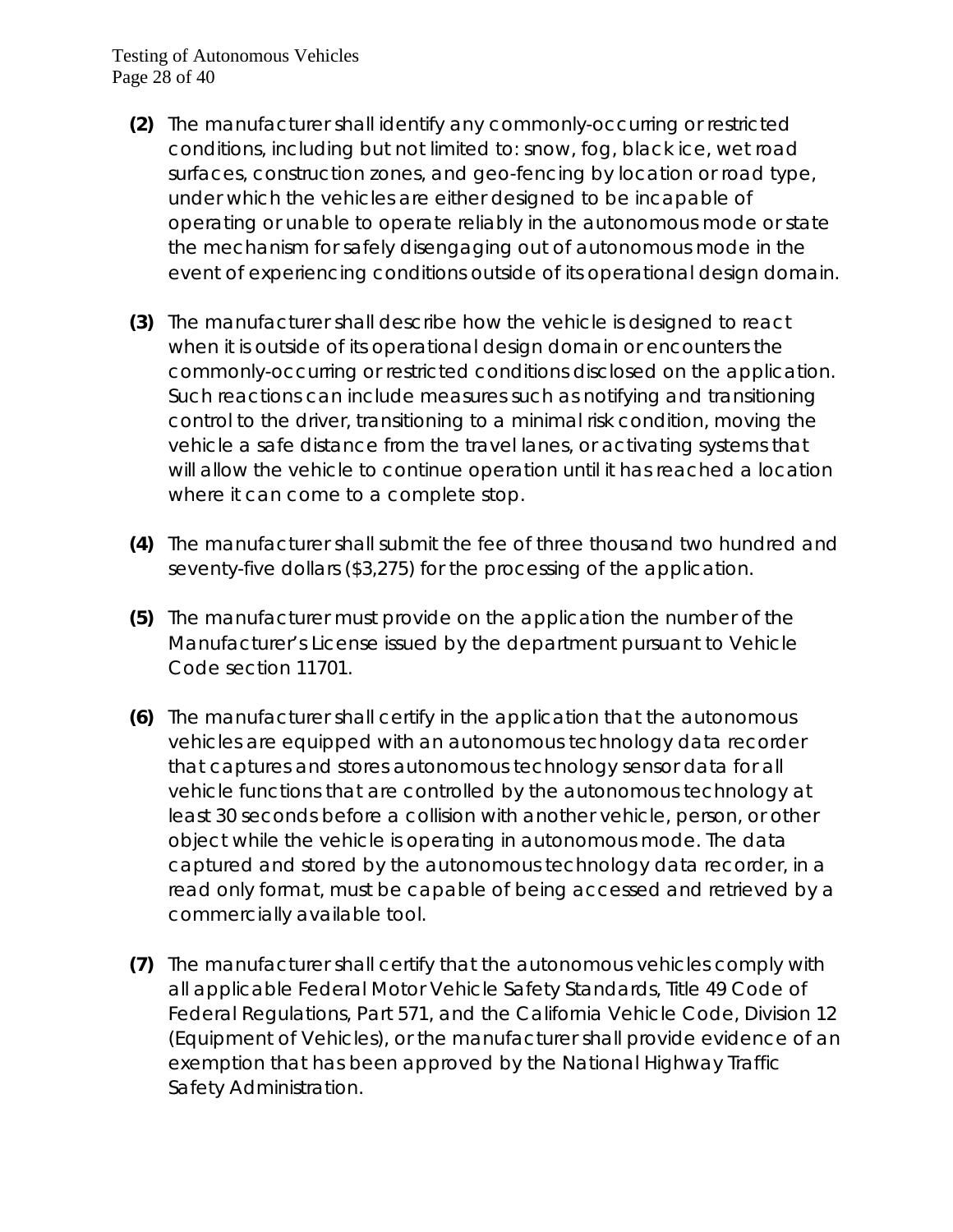- **(8)** The manufacturer shall certify that the autonomous technology meets Federal Motor Vehicle Safety Standards, if any, for the vehicles' model year, and that the autonomous technology does not make inoperative any Federal Motor Vehicle Safety Standards, Title 49 Code of Federal Regulations, Part 571, and the California Vehicle Code, Division 12 (Equipment of Vehicles).
- **(9)** The manufacturer shall certify that the autonomous technology is designed to detect and respond to roadway situations in compliance with all provisions of the California Vehicle Code and local regulation applicable to the performance of the dynamic driving task in the vehicle's operational design domain, except when necessary to enhance the safety of the vehicle's occupants and/or other road users.
	- **(A)** The manufacturer shall also certify that, when necessary, it will make available updates pertaining to the autonomous technology at least annually or by the effective date of any changes in the California Vehicle Code and local regulation applicable to the operation of motor vehicles to ensure that the autonomous vehicle is in compliance with any changes made to the California Vehicle Code and local regulation applicable to the performance of the dynamic driving task in the vehicle's operational design domain.
	- **(B)** The manufacturer shall also certify that it will make available updates pertaining to location and mapping information utilized or referenced by the autonomous technology for the safe operation of the vehicle in the operational design domain on a continual basis consistent with changes to the physical environment captured by the maps sensors, or other information.
	- **(C)** The manufacturer shall notify the registered owner of the autonomous vehicle of the availability of the updates pursuant to (A) and (B) above and provide instructions on how to access the updates.
- **(10)** A certification that the autonomous vehicles meet appropriate and applicable current industry standards to help defend against, detect, and respond to cyber-attacks, unauthorized intrusions, or false vehicle control commands.
- **(11)** A certification that the manufacturer has conducted test and validation methods and is satisfied, based on the results of the tests and validations, that the vehicles are safe for deployment on public roads in California.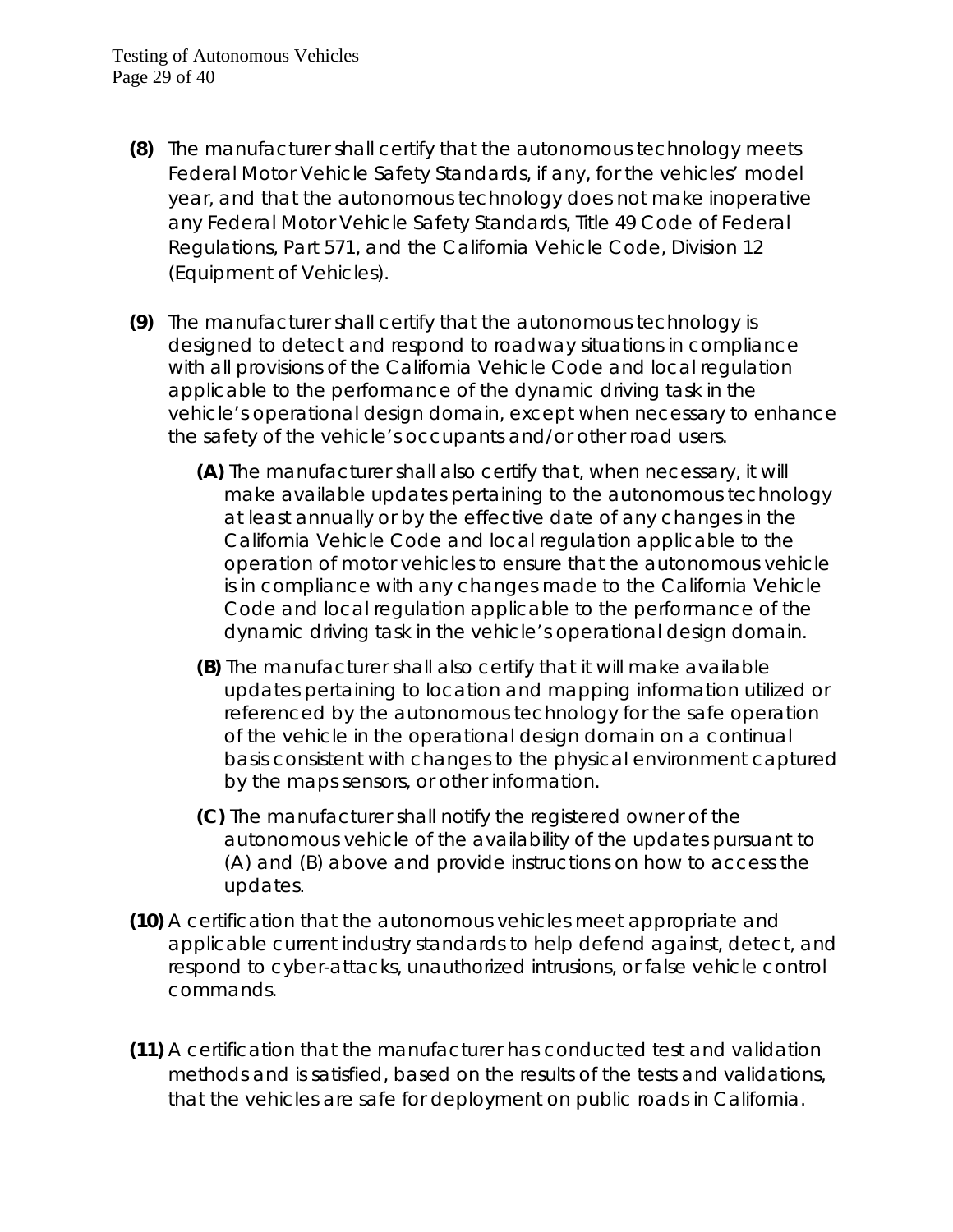Testing of Autonomous Vehicles Page 30 of 40

**(b)** In addition to the requirements specified in subsection (a), for vehicles that do not require a driver, the manufacturer shall also certify that the vehicle complies with all of the following:

- **(1)** A communication link between the vehicle and the remote operator, if any, to provide information on the vehicle's location and status and allow two-way communication between the remote operator and any passengers, if applicable, should the vehicle experiences any failures that would endanger the safety of the vehicle's passengers or other road users while operating without a driver.
- **(2)** The ability to display or transfer vehicle owner or operator information as specified in Vehicle Code section 16025 in the event that the vehicle is involved in a crash, collision, or accident or if there is a need to provide that information to a law enforcement officer for any reason.
- **(3)** Any vehicle that is not equipped with manual controls for completing the dynamic driving task, such as a steering wheel, brake pedal, and accelerator pedal, complies with all applicable Federal Motor Vehicle Safety Standards, or the manufacturer provides evidence of an exemption that has been approved by the National Highway Traffic Safety Administration.
- **(c)** The manufacturer shall submit with the application all of the following:
	- **(1)** For vehicles to be sold or leased to persons other than the manufacturer, a consumer or end user education plan, which covers the operational design domain of the vehicle, which also includes the following:
		- **(A)** The identification of any and all restrictions of the autonomous technology in the autonomous vehicles and an explanation of the educational materials that will be provided to end users of the autonomous vehicles produced by the manufacturer.
		- **(B)** A copy of the sections of the vehicle owner's manual, or an equivalent vehicle operator instruction guide or pamphlet that provides information on the following:
			- **(i)** The mechanism to engage and disengage the autonomous technology showing that the mechanism is easily accessible to the vehicle operator.
			- **(ii)** The visual indicator inside the vehicle's cabin to indicate when the autonomous technology is engaged.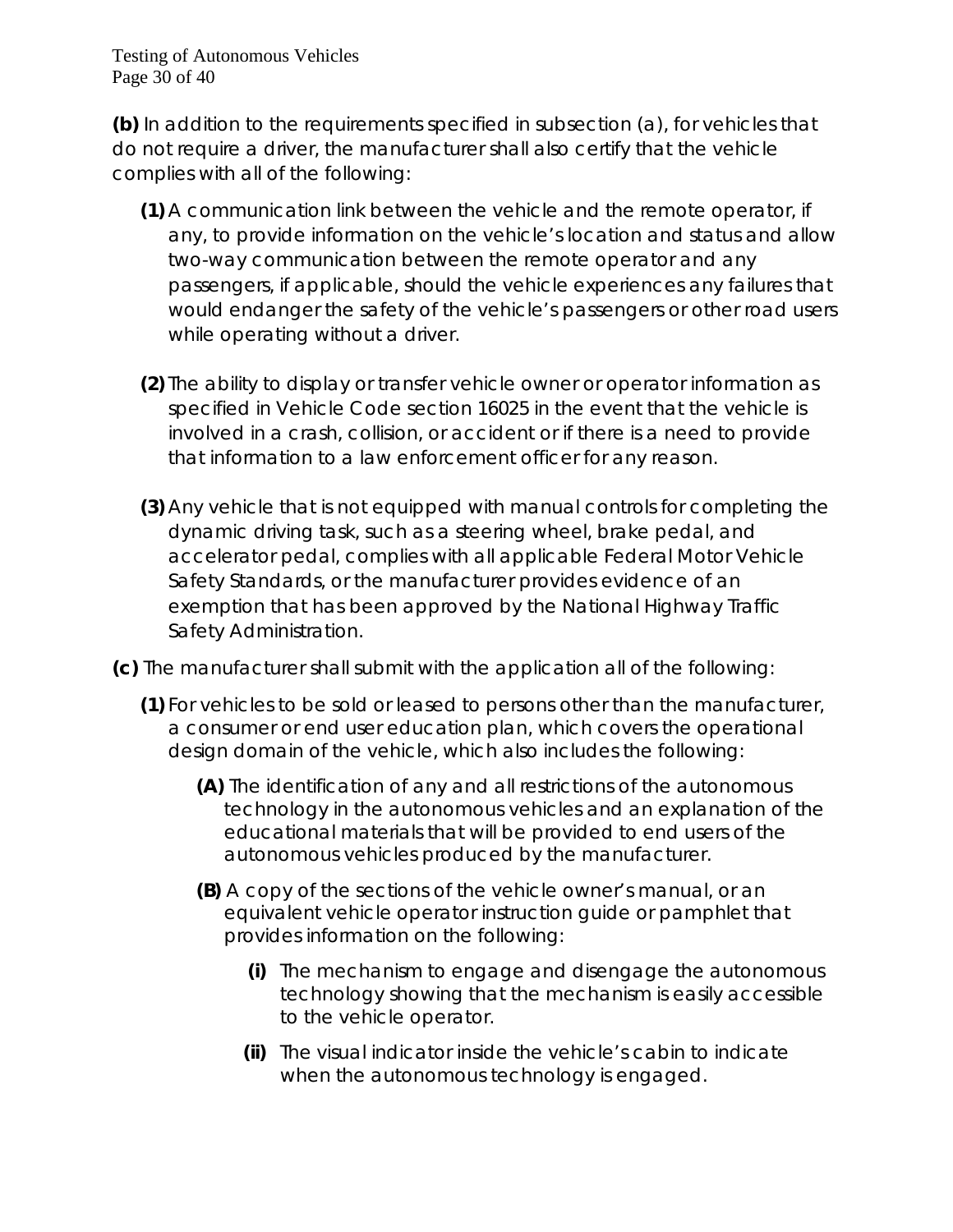- **(iii)** The operator and manufacturer's responsibilities with respect to the operation of the autonomous vehicles.
- **(C)** An explanation how end users will receive education after purchasing a previously-owned vehicle.
- **(D)** The internet web site address where copies of the end user education plan may be accessed shall be provided at no cost to law enforcement and emergency response agencies in the vicinity of the operational design domain of the vehicles and shall be provided to the California Highway Patrol at the E-mail address provided in section 227.38 (f)(3) of Article 3.7.
- **(2)** A description of how a vehicle that meets the Society of Automotive Engineers' definition of a level 4 or level 5 vehicle, or for vehicles that meet the Society of Automotive Engineers' definition of a level 3 vehicle and the driver does not or is unable to take manual control of the vehicle, will safely come to a complete stop when there is an autonomous technology failure that would endanger the safety of the vehicle's occupants or other road users, including but not limited to, all of the following:
	- **(A)**To the extent practicable, moving the vehicle a safe distance from the travel lanes.
	- **(B)** Activation of systems that will allow the vehicle to continue operation until the vehicle has reached a location where it can come to a complete stop.
- **(3)** A copy of a law enforcement interaction plan that meets all of the requirements specified in Section 227.38 (f) of Article 3.7.
- **(4)** A copy of the written disclosure required by Section 228.24.
- **(5)** A certification that the subject autonomous vehicle satisfies each requirement of Vehicle Code section 38750, subsection (c)(1).
- **(6)** A certification that the manufacturer has complied with its responsibility to register with the National Highway Traffic Safety Administration and that it is aware of its responsibilities to comply with federal motor vehicle safety requirements.
- **(7)** A summary of the manufacturer's autonomous technology testing in the operational design domain in which the subject autonomous vehicles are designed to operate. The summary shall describe all locations where the vehicle has been tested and shall include:
	- **(A)** The total number of vehicle test miles driven on public roads, on test tracks, or other private roads in autonomous mode.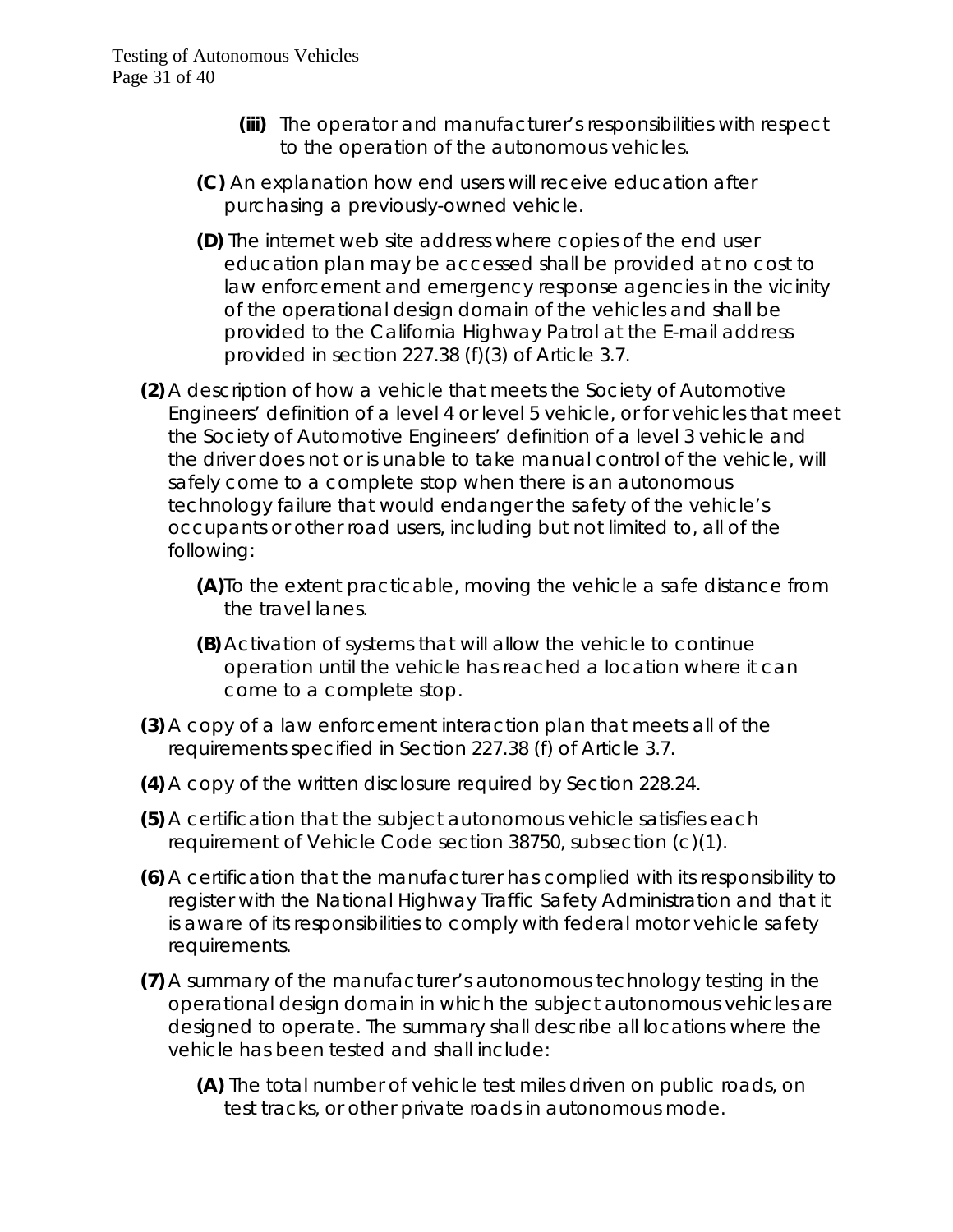- **(B)** A description of the testing methods used to validate the performance of the subject autonomous vehicles.
- **(C)** The number of collisions originating from the operation of the autonomous test vehicles in autonomous mode on public roads that resulted in damage of property to any one person in excess of one thousand dollars (\$1,000), or bodily injury or death, and a full description of the cause of each collision and measures taken to remediate the cause of each collision where applicable.

**(d)** Manufacturers that have publicly disclosed an assessment demonstrating their approaches to achieving safety shall provide the department with a copy of that assessment.

**(e)** The requirements identified in subsections (b), (c), and (d) of this section shall be submitted as follows:

- **(1)** Documents shall be submitted on business letterhead and clearly identify the party
- **(2)** Each plan or report shall contain at least a two-page summary including the contents and conclusion of the plan or report. Charts, graphs or other visual or audio materials may be included as attachments to the summary.
- **(3)** Each page shall be sequentially numbered, and contain the name of the party completing the plan or report, and shall name or identify the subject autonomous vehicles covered by the technology in the plan or report.
- **(4)** Each plan or report shall be signed and dated under penalty of perjury, by the party completing the plan or report, certifying the correctness of its contents.

NOTE: Authority cited: Sections 1651, and 38750, Vehicle Code. Reference: Sections 322, 11701, and 38750, Vehicle Code; Title 49 Code of Federal Regulations, Part 571.

## **§228.08. Review of Application.**

**(a)** The department shall review the applications submitted pursuant to Section 228.06 and notify the manufacturer within thirty (30) business days of receipt whether the application is determined to be incomplete. After notification by the department, manufacturers may submit materials necessary to complete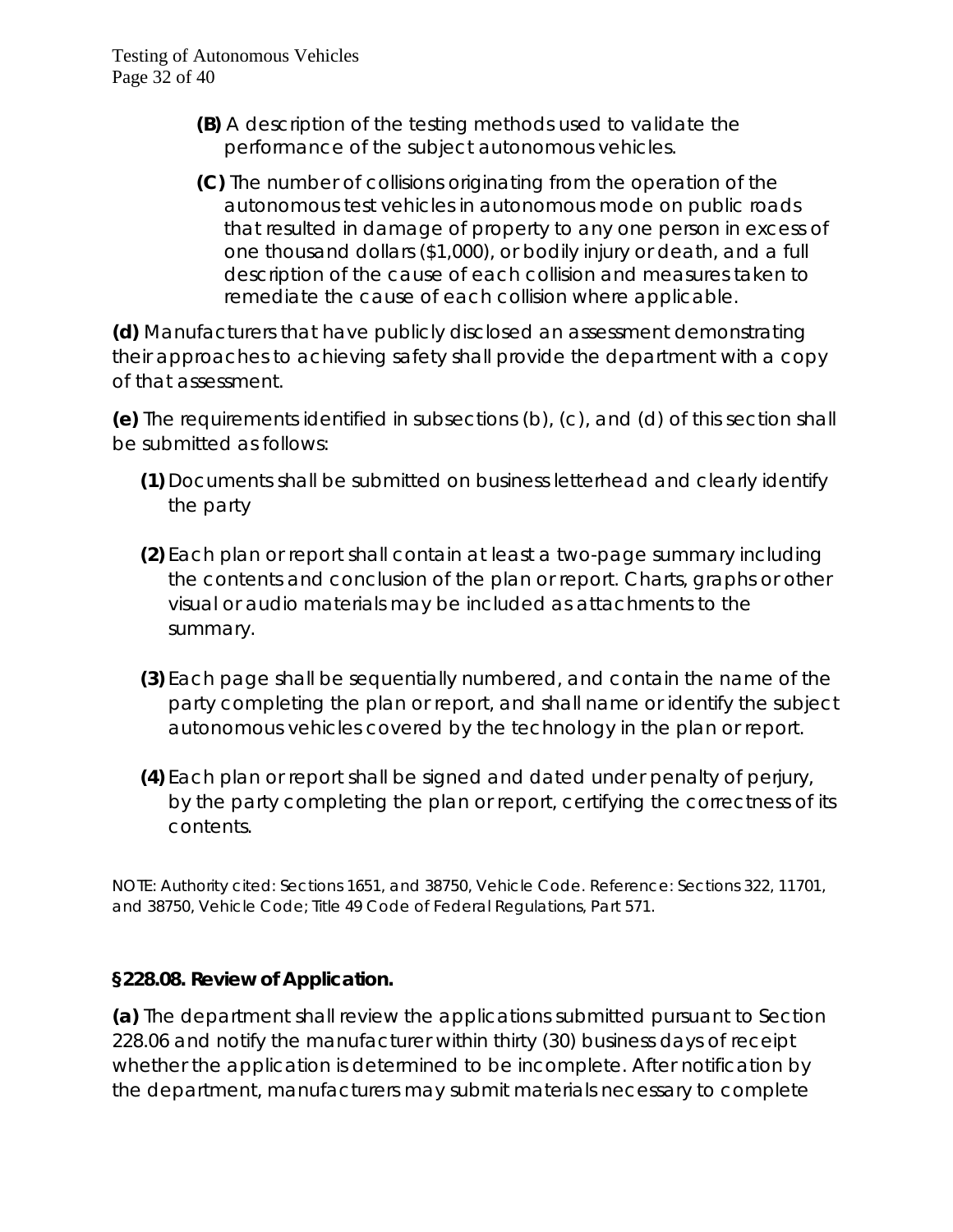Testing of Autonomous Vehicles Page 33 of 40

the application up to one year after the date of the original submission of the application.

**(b)** Applications deemed complete will be reviewed for approval, except as required by the timeframes set forth in Vehicle Code section 38750.

**(c)** The department shall issue a notice of correction to manufacturers whose applications are deemed deficient in content details within thirty (30) business days of the application being deemed complete. The manufacturer may resubmit the application with the corrections required by the notice of correction within one year of the original submission of the application.

**(d)** Pending applications that have not been approved by the department after notice of incompleteness under subsection (a) or notice of correction under subsection (c) shall expire one year from the original date of submission to the department.

**(e)** The department shall approve the application if the manufacturer has:

- **(1)** Submitted all the information and certifications required by Sections 228.04 and 228.06; and,
- **(2)** based on the submitted information and certifications, conducted testing necessary to satisfy the department that the subject autonomous vehicles are safe to operate on public roads.

**(f)** An application submitted under section 228.06 (b) will not be approved until 30 days after the department has provided the public notice require by Vehicle Code Section 38750 (f).

NOTE: Authority cited: Sections 1651, and 38750, Vehicle Code. Reference: Section 38750, Vehicle Code.

## **§228.10. Amendment of Application.**

**(a)** Within ten (10) days of any change to the contact information or the name of the manufacturer provided on the Application for a Permit to Deploy Autonomous Vehicles on Public Streets or Application for a Permit to Deploy Driverless Autonomous Vehicles on Public Streets, a manufacturer shall notify the department in writing on the manufacturer's letterhead of the change, including changes in contact names, telephone numbers, or mailing address.

**(b)** A manufacturer shall submit an amended application for public deployment prior to implementing changes that: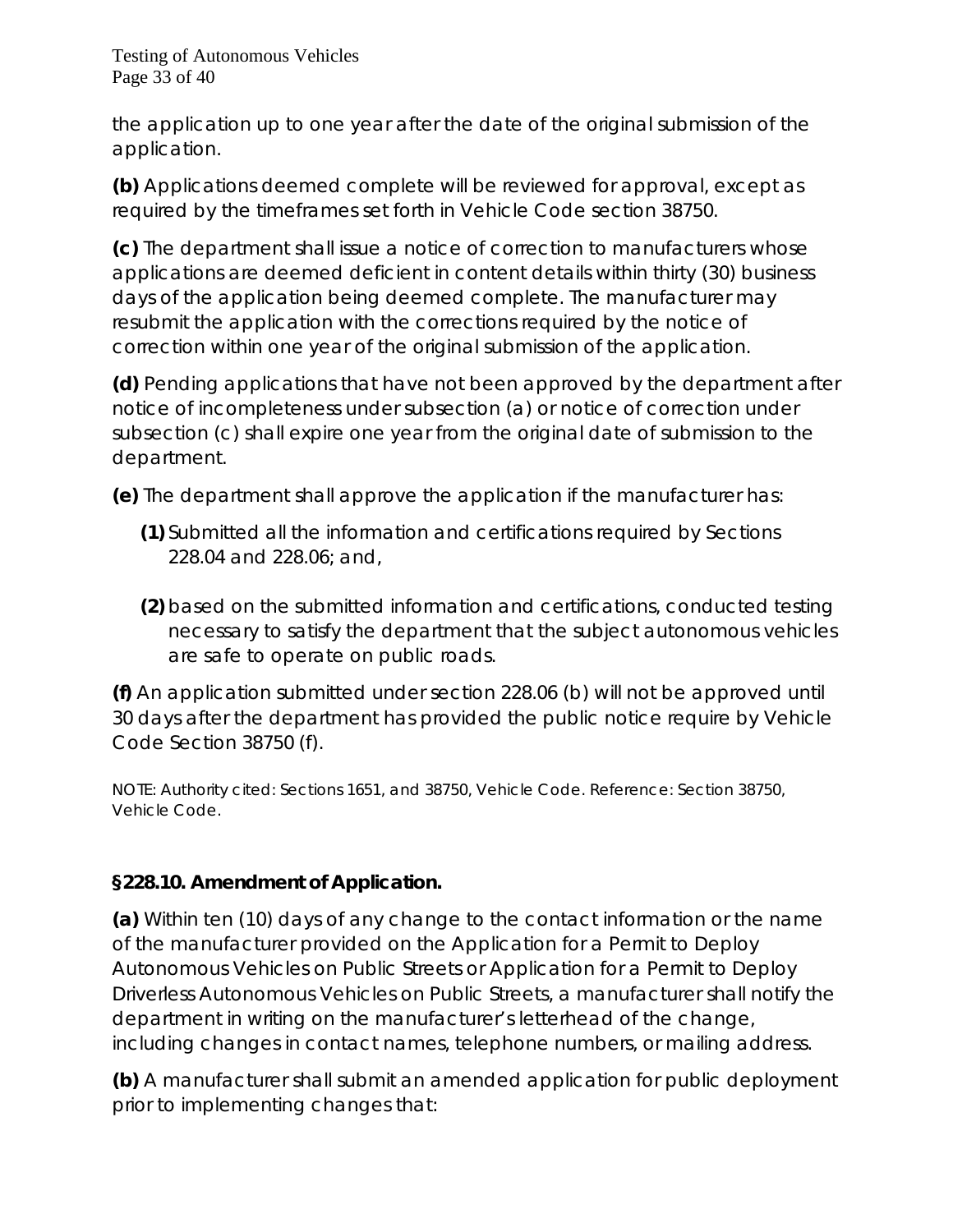- **(1)** Make the vehicle capable of operation at a SAE International level that is different than and/or in addition to the level in the approved permit.
- **(2)** Make the vehicle capable of operation on a roadway type that is different than and/or in addition to those in the approved permit.
- **(3)**Increase the maximum speed of the vehicle by more than 15 miles per hour.
- **(4)** Make the vehicle capable of operation in geographic areas different than and/or in addition to those in the approved permit.
- **(5)** Remove any commonly-occurring or restricted conditions that were identified on the approved permit.

**(c)** A manufacturer shall not deploy vehicles with the changes specified in this section until the amended application has been approved by the department.

NOTE: Authority cited: Sections 1651, and 38750, Vehicle Code. Reference: Section 38750, Vehicle Code.

## **§228.12. Reporting Safety Defects.**

A manufacturer who identifies a safety-related defect in their autonomous technology that creates an unreasonable risk to safety shall submit to the department a copy of the report prepared in compliance with the timeframe and requirements specified in Part 573, Title 49 of the Code of Federal Regulations.

NOTE: Authority cited: Sections 1651, and 38750, Vehicle Code. Reference: Section 38750, Vehicle Code; Part 573, Title 49, Code of Federal Regulations.

## **§228.14. Conditions Related to the Term of Permit.**

Every Permit to Deploy Autonomous Vehicles on Public Streets issued under this article shall be valid until such time that it is suspended or revoked by the department pursuant to section 228.22 or surrendered by the manufacturer.

NOTE: Authority cited: Sections 1651, and 38750, Vehicle Code. Reference: Section 38750, Vehicle Code.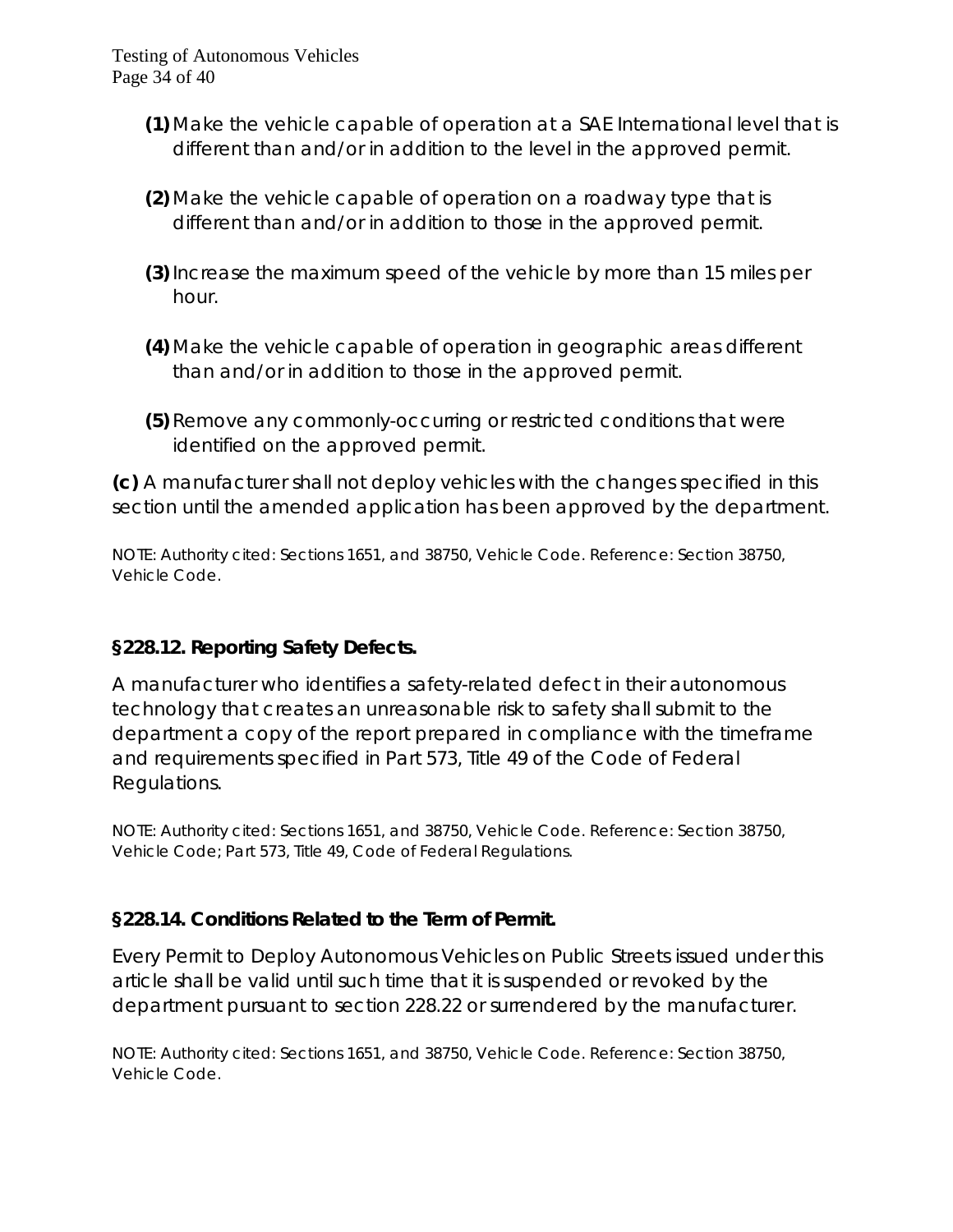## **§228.16. Refusal of an Application for a Permit to Deploy**

The department may refuse an Application for a Permit to Deploy Autonomous Vehicles on Public Streets for any of the following:

**(a)** If a manufacturer violates any provision of Vehicle Code section 38750, subsection (c), or this Article.

**(b)** For any act or omission of the manufacturer or one of its agents, employees, contractors, or designees which the department determines creates a safety risk to the public.

**(c)** The department shall provide a written notice of a refusal to issue a Permit to Deploy Autonomous Vehicles on Public Streets as specified in Government Code section 11504.

NOTE: Authority cited: Sections 1651, and 38750, Vehicle Code. Reference: Section 11504, Government Code, Section 38750, Vehicle Code.

# **§228.18. Demand for Hearing on Refusal of Permit.**

**(a)** Upon refusal by the department to issue a Permit to Deploy Autonomous Vehicles on Public Streets, a manufacturer shall be entitled to request in writing a hearing before the director or his or her representative. Such request must be delivered to the department within 60 days after the notice of refusal is issued.

**(b)** The hearing shall be conducted by the director or by a hearing officer appointed by the director from the officers or employees of the department at a time and place designated by the department.

**(c)** Upon conclusion of the hearing the director or hearing officer shall make findings and render a determination on behalf of the department and shall notify the manufacturer within 30 days.

**(d)** All matters in a hearing not covered by this section shall be governed, as far as applicable, by Chapter 5 (commencing with Section 11500) of Part 1 of Division 3 of Title 2 of the Government code.

NOTE: Authority cited: Sections 1651, and 38750, Vehicle Code. Reference: Section 11500 et seq., Government Code; Section 38750, Vehicle Code.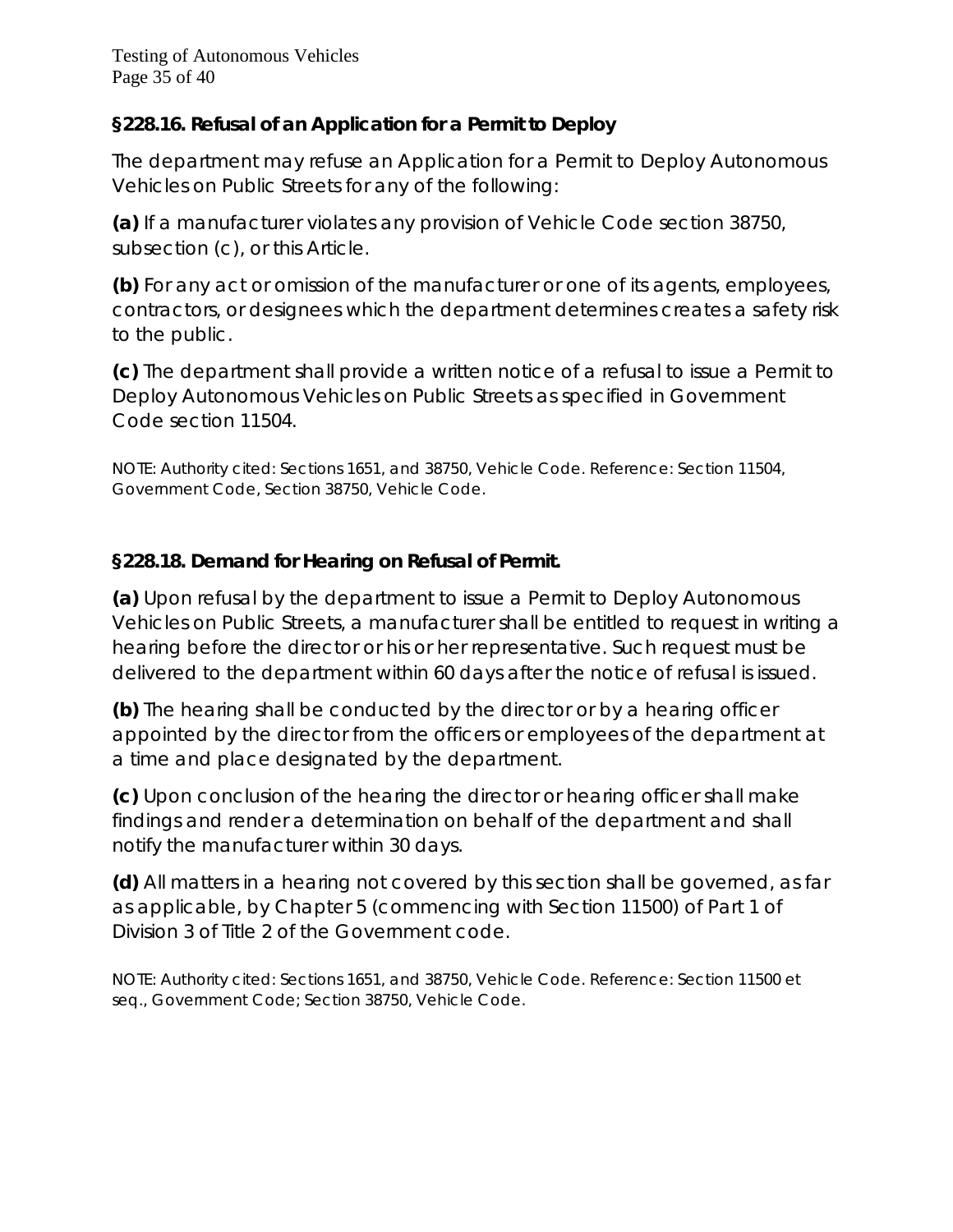Testing of Autonomous Vehicles Page 36 of 40

#### **§228.20. Suspension or Revocation of Permit.**

**(a)** The department will provide a 30-day written notice, under the procedures specified in Government Code section 11505, to the manufacturer before suspending or revoking the Permit to Deploy Autonomous Vehicles on Public Streets. The department may suspend or revoke a Permit to Deploy Autonomous Vehicles on Public Streets for any of the following reasons:

- **(1)** The manufacturer has failed to maintain financial responsibility in the amount required by Vehicle Code section 38750, subsection (c)(3), and section 228.04 of this Article.
- **(2)** The manufacturer submitted incorrect or misleading information in the Application for a Permit to Deploy Autonomous Vehicles on Public Streets.
- **(3)** The manufacturer fails to report to the department any change to the information or certifications required and provided in the application under Section 228.10 within 10 days of the date of the change.
- **(4)** The manufacturer fails to comply with any of the provisions of this article related to the deployment of autonomous vehicles.

**(b)** The department may immediately suspend the Permit to Deploy Autonomous Vehicles on Public Streets for any of the following reasons:

- **(1)**If a manufacturer's vehicle manufacturer, distributor, or remanufacturer license has been suspended or revoked by the department.
- **(2)**If the manufacturer deploys any vehicle equipped with autonomous vehicle functions that were not disclosed in the manufacturer's Application for a Permit to Deploy Autonomous Vehicles on Public Streets.
- **(3)**If the manufacturer has misrepresented any information related to safety of the autonomous technology of its vehicles.
- **(4)**If the National Highway Traffic Safety Administration determines that the autonomous technology of the manufacturer's vehicles makes inoperative any federally required motor vehicle safety systems.
- **(5)**If the manufacturer's autonomous vehicles are subject to an open National Highway Traffic Safety Administration recall related to the vehicle's autonomous technology. Such immediate suspension shall apply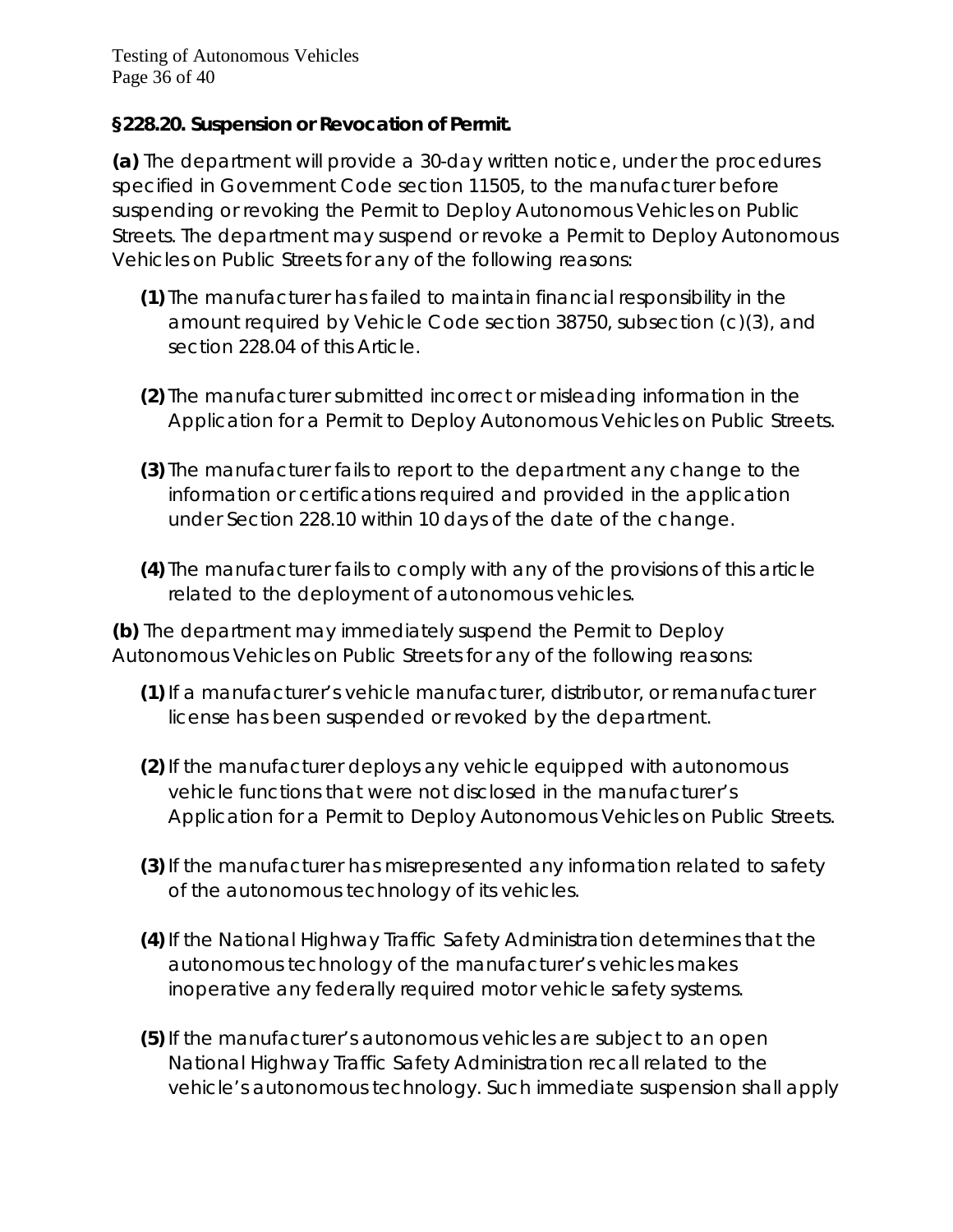Testing of Autonomous Vehicles Page 37 of 40

> only to those vehicles the National Highway Traffic Safety Administration has deemed subject to the open recall.

**(6)** Based upon the performance of the vehicles, the department determines the manufacturer's vehicles are not safe for the public's operation.

**(c)** Upon suspension or revocation by the department of a Permit to Deploy Autonomous Vehicles on Public Streets, a manufacturer shall cease all further deployments of affected autonomous vehicles with the affected autonomous technology feature enabled on public streets until the department has verified that the manufacturer has taken appropriate action to correct the deficiencies or complied with the National Highway Traffic Safety Administration recall that led to the suspension or revocation and the suspension has been lifted or the revocation withdrawn by the department.

**(d)** Upon suspension or revocation by the department of a Permit to Deploy Autonomous Vehicles on Public Streets, a manufacturer shall also notify all owners of its autonomous vehicles that the manufacturer's Permit to Deploy has been suspended or revoked by the department and the reason for the suspension or revocation.

NOTE: Authority cited: Sections 1651, and 38750, Vehicle Code. Reference: Section 11505, Government Code, Section 38750, Vehicle Code.

#### **§228.22. Administrative Procedures for a Suspension or Revocation of Permit.**

**(a)** A manufacturer that has received an order of suspension or revocation from the department may request in writing a hearing on the matter as specified in Section 228.18. Any hearing shall be conducted by the director or by a hearing officer appointed by the director from the officers or employees of the department.

- **(1)**If a manufacturer wishes to have a hearing before the effective date of the order of suspension or revocation, the request for hearing shall be made within ten days of the receipt of the order of suspension or revocation. The hearing shall be held at a time and place designated by the department.
- **(2)** The department shall hold the hearing before the effective date of the order of suspension or revocation if the request for hearing is received by the by the department on or before ten days after the manufacturer's receipt of the order of suspension or revocation.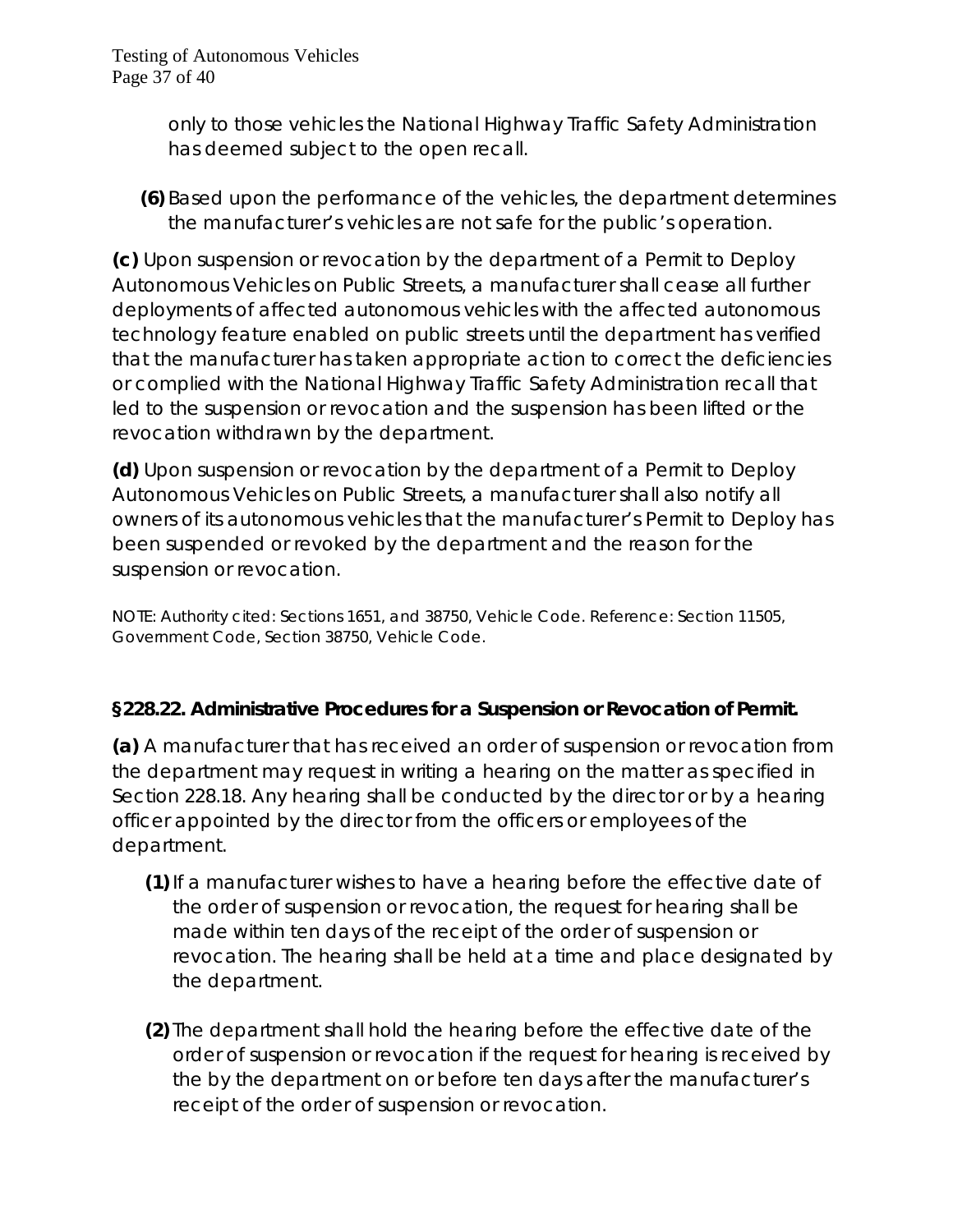- **(3)** The only issues at the hearing on an order of suspension of revocation shall be those listed in subsections (a) and (b) of Section 228.20.
- **(4)** Upon conclusion of the hearing the director or the hearing officer shall make findings and render a determination of behalf of the department and shall notify the manufacturer. The decision shall take effect as stated in the order of suspension or revocation.
- **(5)** A request for hearing does not stay the order of suspension or revocation. If the department does not conduct a hearing and make a determination before the effective date of the suspension or revocation, the department shall stay the effective date of the order pending the determination.

**(b)** If a suspension or revocation is effective immediately as specified in subsection (b) of Section 228.20, the manufacturer may request a hearing within five days of receipt of the order of suspension or revocation. The department shall provide for a hearing within a reasonable time not to exceed 21 days after a written request for hearing is filed with the department. A request for hearing does not stay the effective date of the suspension or revocation.

- **(1)**If the order is for a suspension of a permit, at the hearing the manufacturer shall show cause why the suspension should not be continued. Following the hearing the department may terminate the suspension or continue the suspension in effect.
- **(2)**If the order is for a revocation of a permit, at the hearing the manufacturer shall show cause why the permit should not be revoked. Following the hearing the department may sustain the revocation or determine that the permit should be suspended.

**(c)** All matters in a hearing not covered by this section shall be governed, as far as applicable, by Chapter 5 (commencing with Section 11500) of Part 1 of Division 3 of Title 2 of the Government Code.

NOTE: Authority cited: Sections 1651, and 38750, Vehicle Code. Reference: Section 38750, Vehicle Code.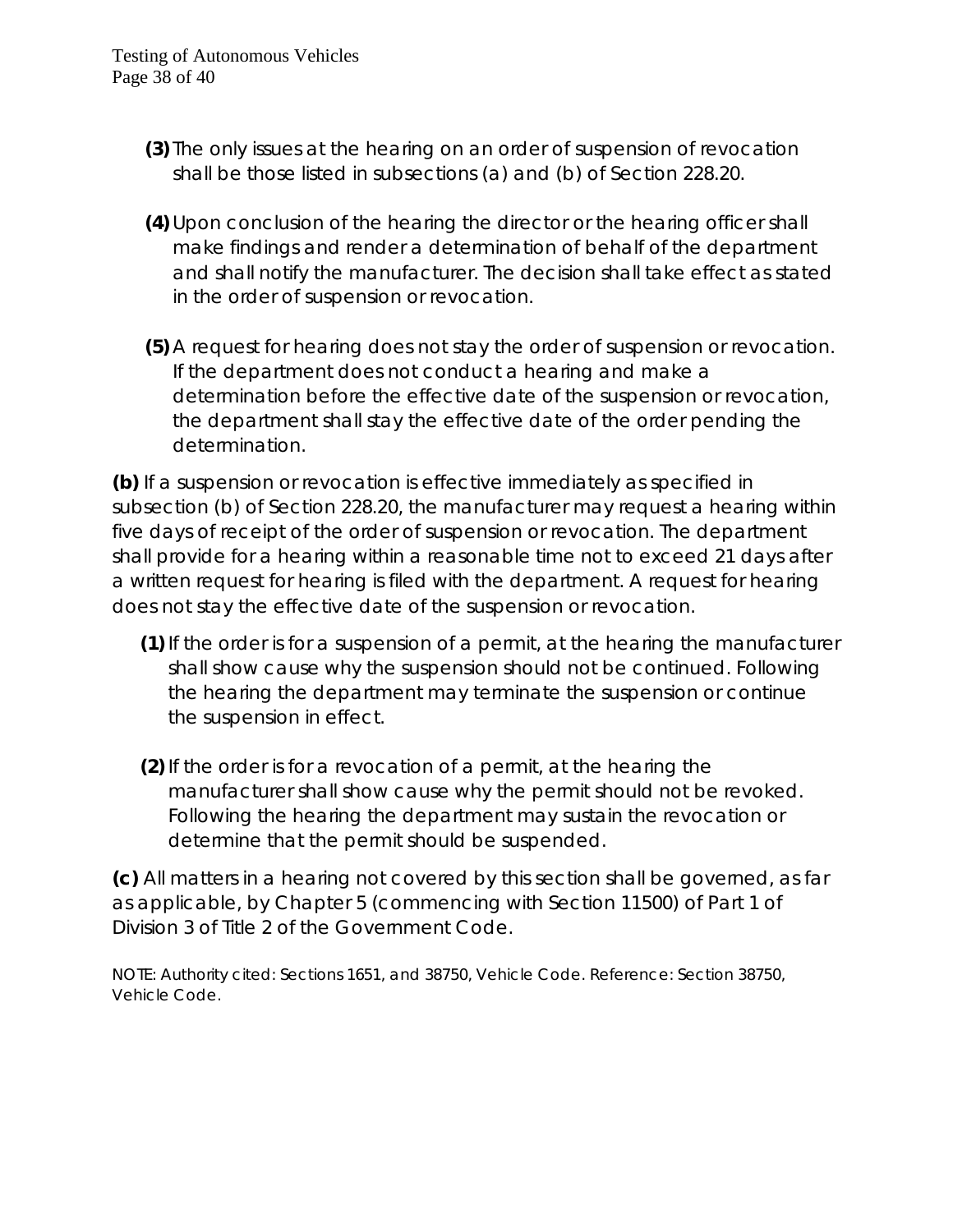Testing of Autonomous Vehicles Page 39 of 40

#### **§228.24. Information Privacy.**

**(a)** The manufacturer shall either:

- **(1)** Provide a written disclosure to the driver of an autonomous vehicle, and for vehicles that do not require a driver, the passengers of the vehicle, that describes the personal information collected by the autonomous technology that is not necessary for the safe operation of the vehicle and how it will be used; or,
- **(2)** Anonymize the information that is not necessary for the safe operation of the vehicle.

**(b)** With respect to a vehicle the manufacturer sells or leases to a customer, if the information is not anonymized, the manufacturer shall obtain the written approval of the registered owner or lessee of an autonomous vehicle to collect any personal information by the autonomous technology that is not necessary for the safe operation of the vehicle.

**(c)** A manufacturer shall not deny use of an autonomous vehicle to any person on the basis that they do not provide the written approval specified in subsection (b) of this section.

NOTE: Authority cited: Sections 1651, and 38750, Vehicle Code. Reference: Section 38750, Vehicle Code.

#### **§228.26. Registration of Autonomous Vehicles.**

**(a)** In addition to the requirements set forth in Vehicle Code section 4453 (a), a registration card for an autonomous vehicle shall identify the vehicle as autonomous.

**(b)** In addition to the requirements of Vehicle Code section 4451, the certificate of ownership for an autonomous vehicle shall identify the vehicle as autonomous.

NOTE: Authority cited: Sections 1651, and 38750, Vehicle Code. Reference: Section 43014, Health and Safety Code; Section 672, 4150, 5902, and 38750, Vehicle Code.